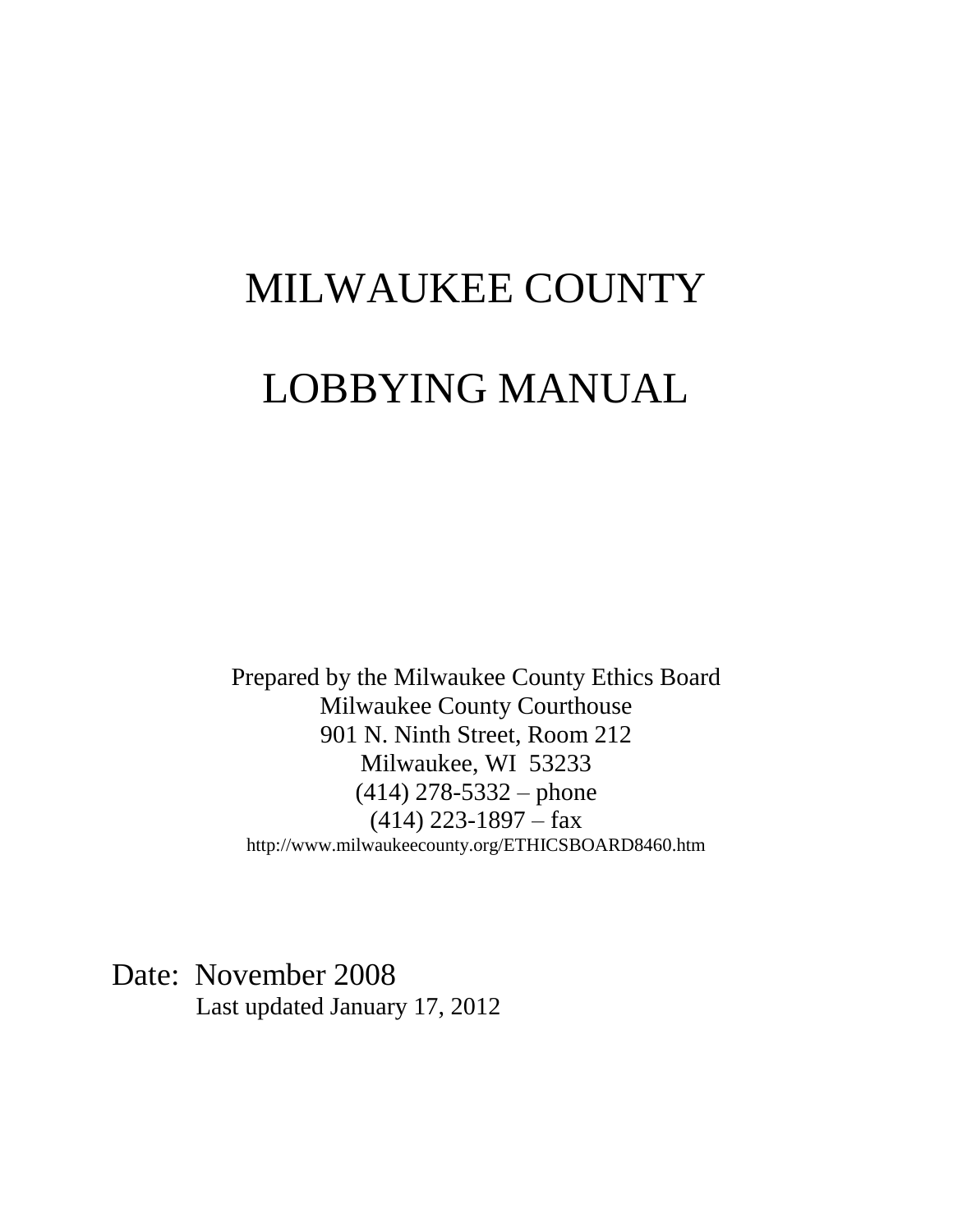### **TABLE OF CONTENTS**

**I. PURPOSE OF LOBBYING REGULATION** 

### **II. REGISTRATION AND AUTHORIZATION**

- **A. WHO NEEDS TO REGISTER**
- **B. WHERE TO REGISTER**
- **C. WHEN TO REGISTER**
- **D. ANNUAL FEES**
- **E. REGISTRATION EXEMPTIONS**

### **III. REPORTING**

- **A. FORMS**
- **B. FAILURE TO FILE**
- **C. DUTIES OF THE COUNTY CLERK**
- **IV. SUSPENSION, VIOLATIONS AND PENALTIES**
- **V. FREQUENTLY ASKED QUESTIONS**

### **APPENDIX A – DEFINITIONS**

**APPENDIX B – FORMS**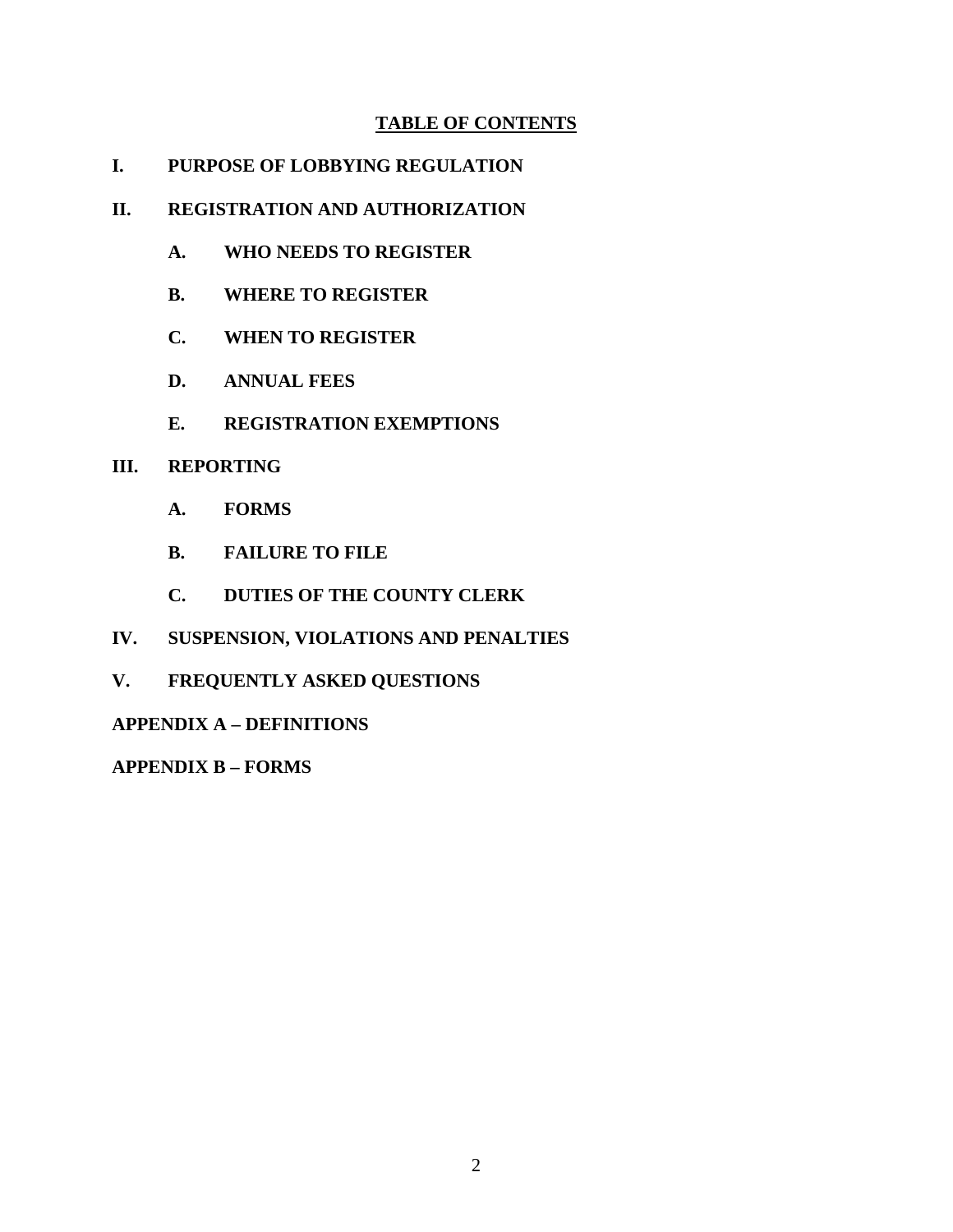*This manual is provided as an information resource only and is not intended to constitute legal advice. For authoritative information consult the Wisconsin Statutes, Chapter 14 of the Milwaukee County Code of General Ordinances, and/or the Milwaukee County Ethics Board.* 

### **I. PURPOSE OF LOBBYING REGULATION**

As a matter of public policy, citizens are encouraged to address county officials, either directly or through paid representatives, on the merits of government issues. The regulation of lobbying by Milwaukee County is designed to let the citizens of the county know who seeks to influence the actions of their county government and for what reasons. Lobbying regulation is further intended to provide county elected officials, department heads, county employees and the general public with information regarding those who seek to influence the development of county policy. In order to preserve and maintain the integrity of the lobbying process, the County Board has determined that it is desirable to regulate and publicly disclose the identity, expenditures, and activities of persons who hire others or who are hired to engage in efforts to influence actions of the legislative and executive branches of county government.  $\S 14.01$  $\S 14.01$  $\S 14.01$ .<sup>1</sup>

### **II. REGISTRATION AND AUTHORIZATION**

#### **A. WHO NEEDS TO REGISTER**

 $\overline{a}$ 

Lobbyists and principals must register with the County and pay a fee in order to engage in lobbying activities. A lobbyist must file a separate registration form and pay a separate registration fee for each principal represented. § 14.03(1).

<span id="page-2-0"></span><sup>&</sup>lt;sup>1</sup> All citations are to Chapter 14 of the Milwaukee County Code of General Ordinances unless otherwise stated.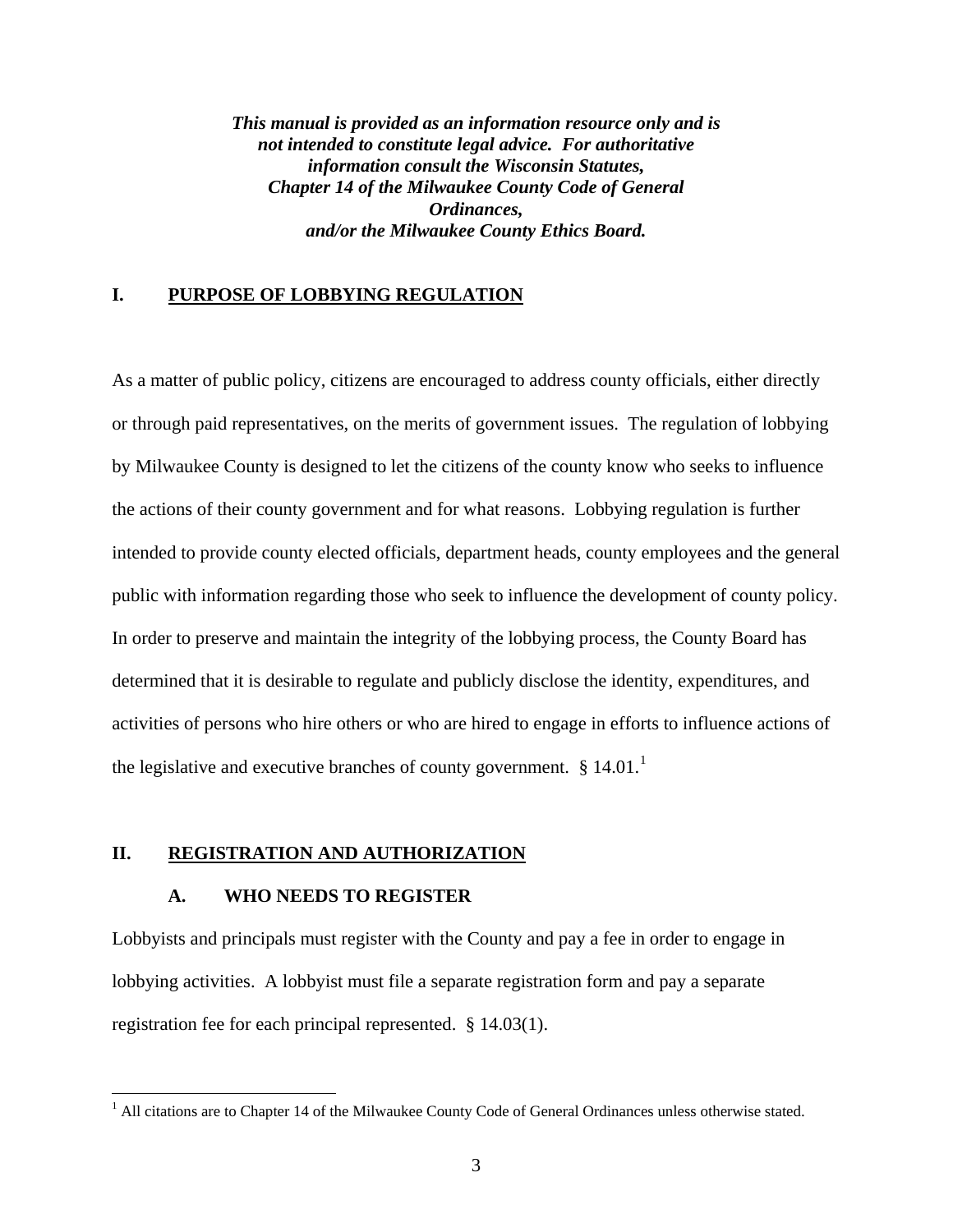Each principal must also file a registration form and pay a registration fee prior to retaining lobbyists. § 14.03(3). In addition, a principal must file a separate authorization form for each lobbyist retained by the principal. § 14.03(4).

#### **B. WHERE TO REGISTER**

Lobbyists and principals may register in person or by mail at the Office of the Milwaukee County Clerk, located in the Milwaukee County Courthouse, 901 N. 9<sup>th</sup> Street, Room 105, Milwaukee, Wisconsin, 53233. Call 278-4067 for questions.

Registration and authorizations forms are also available on the Milwaukee County Clerk's website at<http://www.county.milwaukee.gov/LobbyInformation22002.htm>or google Milwaukee County Clerk.

#### **C. WHEN TO REGISTER**

All lobbyists and principals must register with the County Clerk prior to engaging in lobbying. A person is not required to register as a lobbyist until he or she makes lobbying communications on more than three days within a reporting period. § 14.02(6). Each registration is issued for the calendar year and expires on December  $31<sup>st</sup>$ , regardless of the date on which the lobbyist or principal registered. § 14.03(7).

### **D. ANNUAL FEES**

The following fees must be paid on a yearly basis:

- 1. Lobbyist registration fee: \$125.00 for each principal a lobbyist represents.
- 2. Principal registration fee: \$125.00 for each principal.
- 3. Authorization fee: \$125.00 for each lobbyist retained by a principal.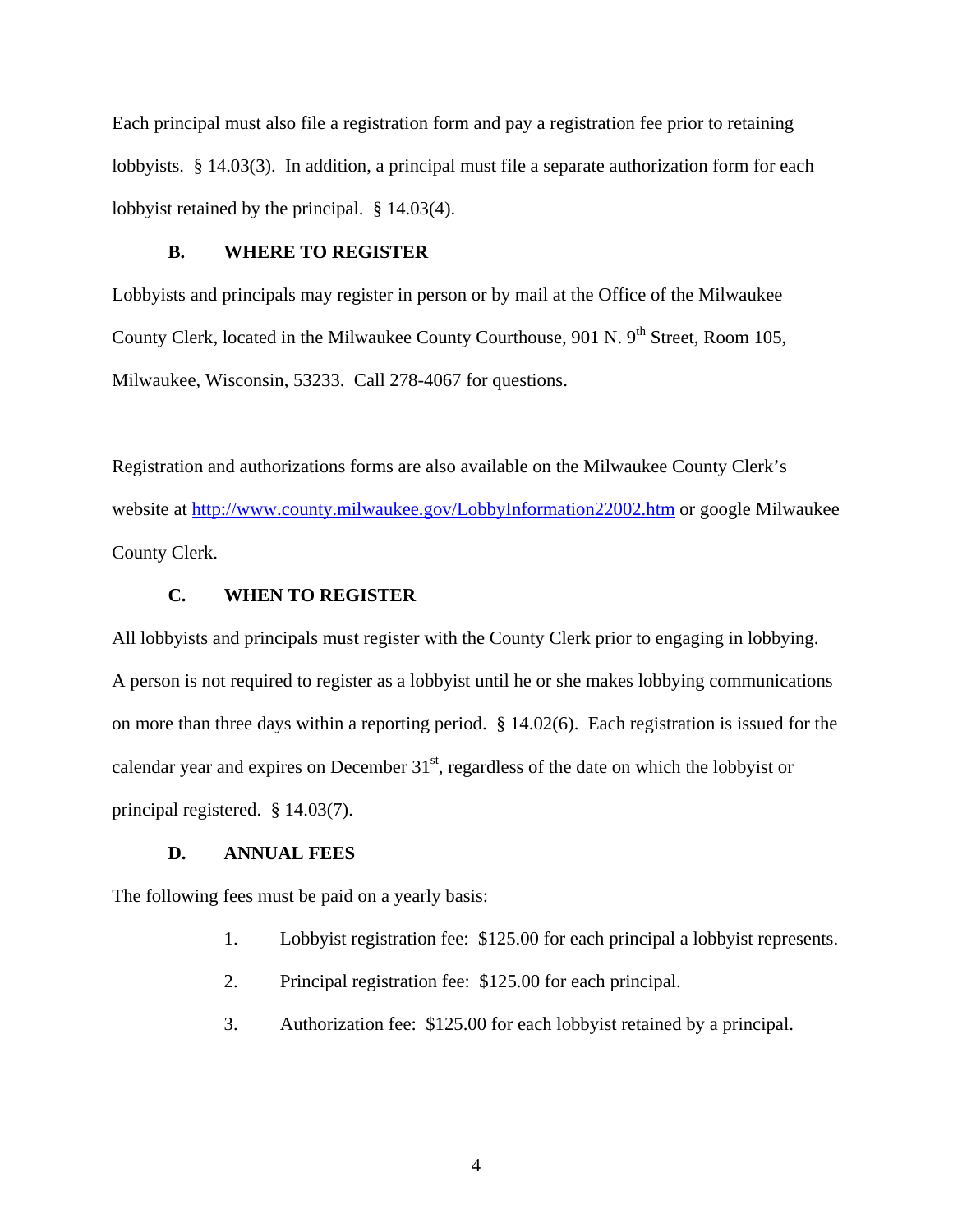Fees are waived for representatives of the Wisconsin Counties Association. In addition, lobbyist, principal and authorization fees are reduced to \$50.00 for representatives of non-profit entities. A valid State of Wisconsin Certificate of Status confirming non-profit or non-stock status must be submitted with the principal registration form. § 14.08.

### **E. REGISTRATION EXEMPTIONS**.

A person who engages in lobbying on three or fewer days during a reporting period does not need to register. § 14.06(1)(d). Any contact or communication by a lobbyist at a properly noticed public meeting or hearing of the County shall not count as lobbying activity, nor shall it be considered lobbying if a person communicates solely with his or her County Board Supervisor. §§ 14.06(1)(d) and (2).

Local government officials and their staffs need not register provided that they are engaged in matters of governmental interest concerning their respective governmental body and the county. § 14.06(1)(a). In addition, county and board commissioners do not need to register, provided that they are subject to Milwaukee County's Code of Ethics. § 14.06(1)(e).

An individual representing a religious organization solely for the purpose of protecting the public right to practice the doctrines of such church or religious organization does not need to register.  $§ 14.06(1)(c).$ 

News media need not register, provided that the person does not engage in other activities that require registration under the lobbying chapter and does not represent another person in connection with influencing legislative or administrative action.  $\S 14.06(1)(b)$ . There is no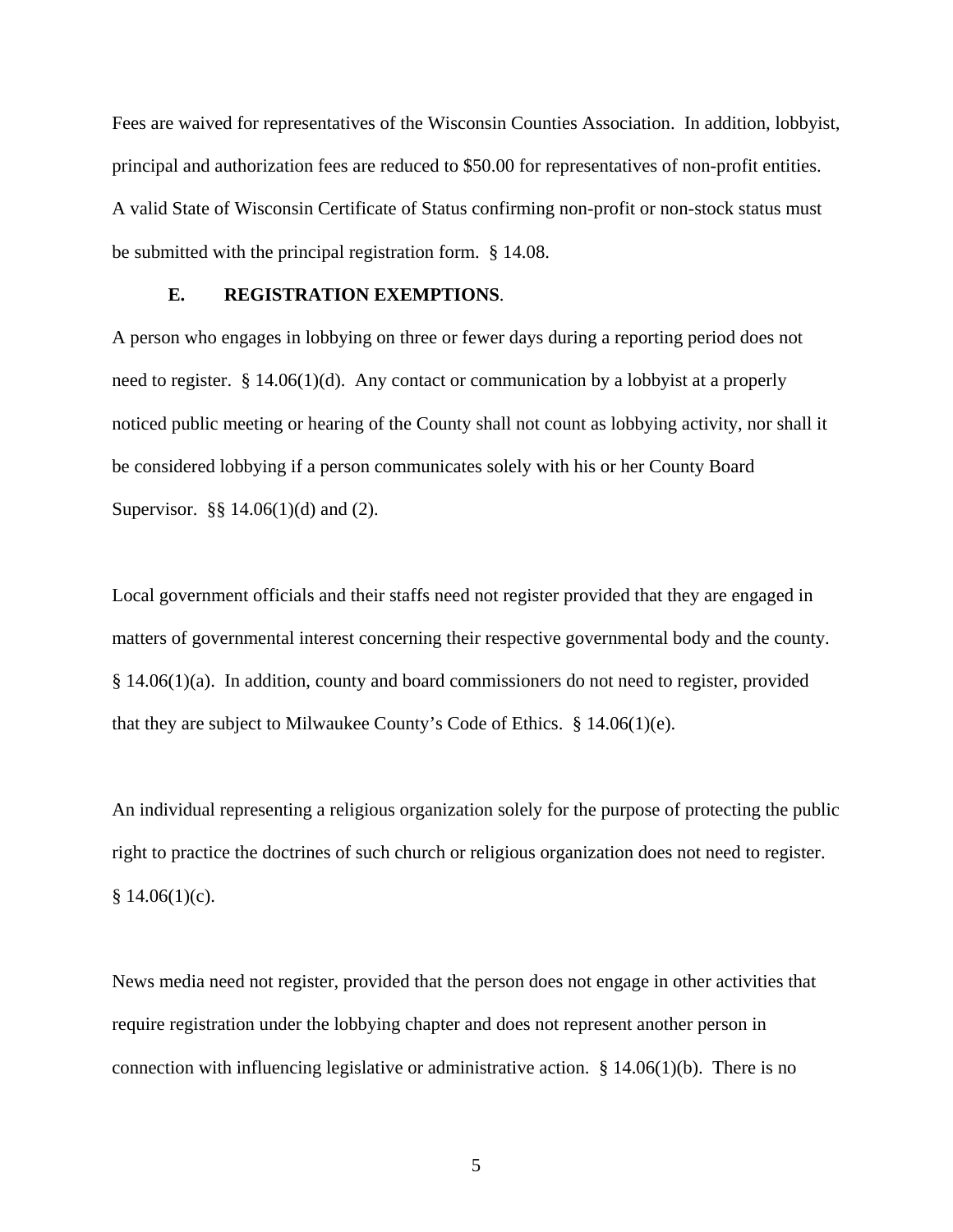exemption for a person whose relation to the news media is only incidental to a lobbying effort or when a position taken or advocated by a media outlet, reporter or editor directly impacts, affects, or seeks to influence legislation at which the media outlet, reporter, or editor has a financial interest.

#### **III. REPORTING**

### **A. FORMS**

The following forms must be filled out by lobbyists and principals (copies of all forms can be found in the Appendix and on the Milwaukee County Clerk's website at

[http://www.county.milwaukee.gov/LobbyInformation22002.htm\)](http://www.county.milwaukee.gov/LobbyInformation22002.htm) or google Milwaukee County

Clerk. Registration and authorization forms must be filled out once per year. Principal expense statements must be filed twice per year, by July 31 and January 31.

**Lobbyist Registration Form:** This form identifies the lobbyist, principal, and matter for which the lobbyist has been retained. § 14.03(1).

**Authorization for Lobbyist Form:** This form identifies each lobbyist retained by the principal, the matter for which each lobbyist has been retained, and that the principal authorizes each lobbyist to represent it. § 14.03(4).

**Principal Registration Form:** This form identifies the principal and the principal's contact person. § 14.03(3).

**Principal Expense Statement:** Principals are required to file an expense statement for each biannual reporting period regardless of whether expenses have been incurred. The statement must identify the amount of expenditures by category and the activities of each lobbyist and must be verified. All records to substantiate expenditures to be preserved by the principal for three years after date of filing. § 14.035.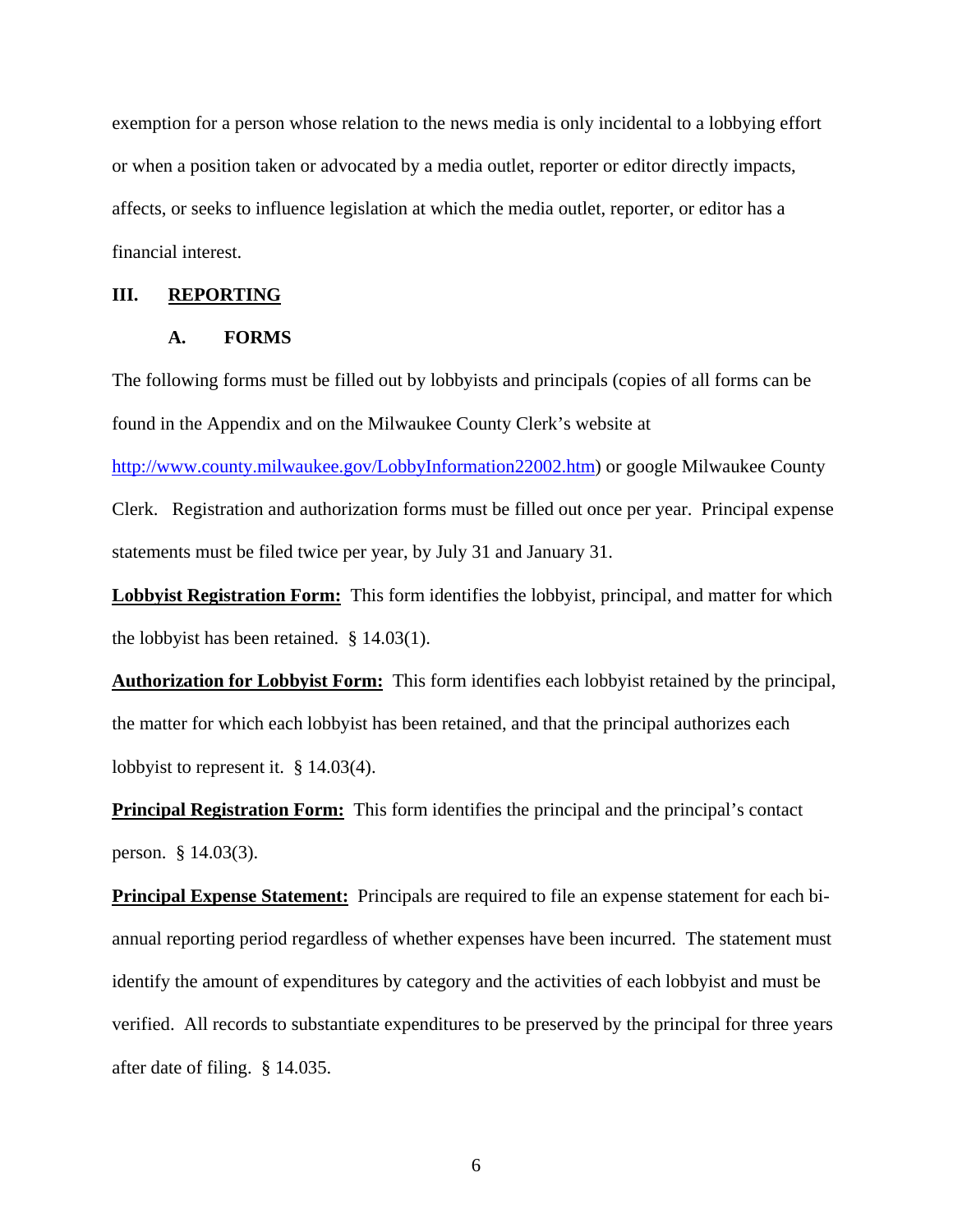**Lobbyist Termination Form:** This form should be signed by the principal and filed with the County Clerk upon termination of a lobbyist for that principal. § 14.03(7).

**Principal Termination Form**: This form should be signed by the principal and filed with the County Clerk upon termination of the principal's lobbying activities.

### **B. FAILURE TO FILE**

If a principal fails to file a complete expense statement, the County Clerk shall mail the principal and any lobbyist authorized by the principal written notice that unless the delinquent statement is filed within 10 business days after the date of mailing the notice, no lobbyist may lobby on behalf of the principal. The notice shall also state that the principal may be subject to forfeitures and/or sanctions. If the delinquent statement is not filed, the County Clerk shall suspend the privileges of any lobbyist to lobby on behalf of that principal if the delinquent statement is not filed. The privilege to lobby may be restored upon filing of the delinquent statement and the payment of applicable fees. **\*** 

### **C. DUTIES OF THE COUNTY CLERK**

The County Clerk shall register each person who qualifies for registration as a lobbyist or principal and shall be custodian of all completed forms. The County Clerk shall preserve for six years from the date of filing all reports required to be filed. These reports shall constitute part of the public records of the office. If it appears that a person required to file a report has failed to do so, the County Clerk will mail written notice as described above. § 14.07.

\_\_\_\_\_\_\_\_\_\_\_\_\_\_\_\_\_\_\_\_\_\_\_\_\_\_\_\_\_\_\_\_\_\_\_\_\_\_\_

**<sup>\*</sup>** A lobbyist's privileges may be suspended for a period of up to three years in the event of disciplinary action.

<sup>§ 14.07</sup> See also § 14.035 and § 14.11 if there is no disciplinary action.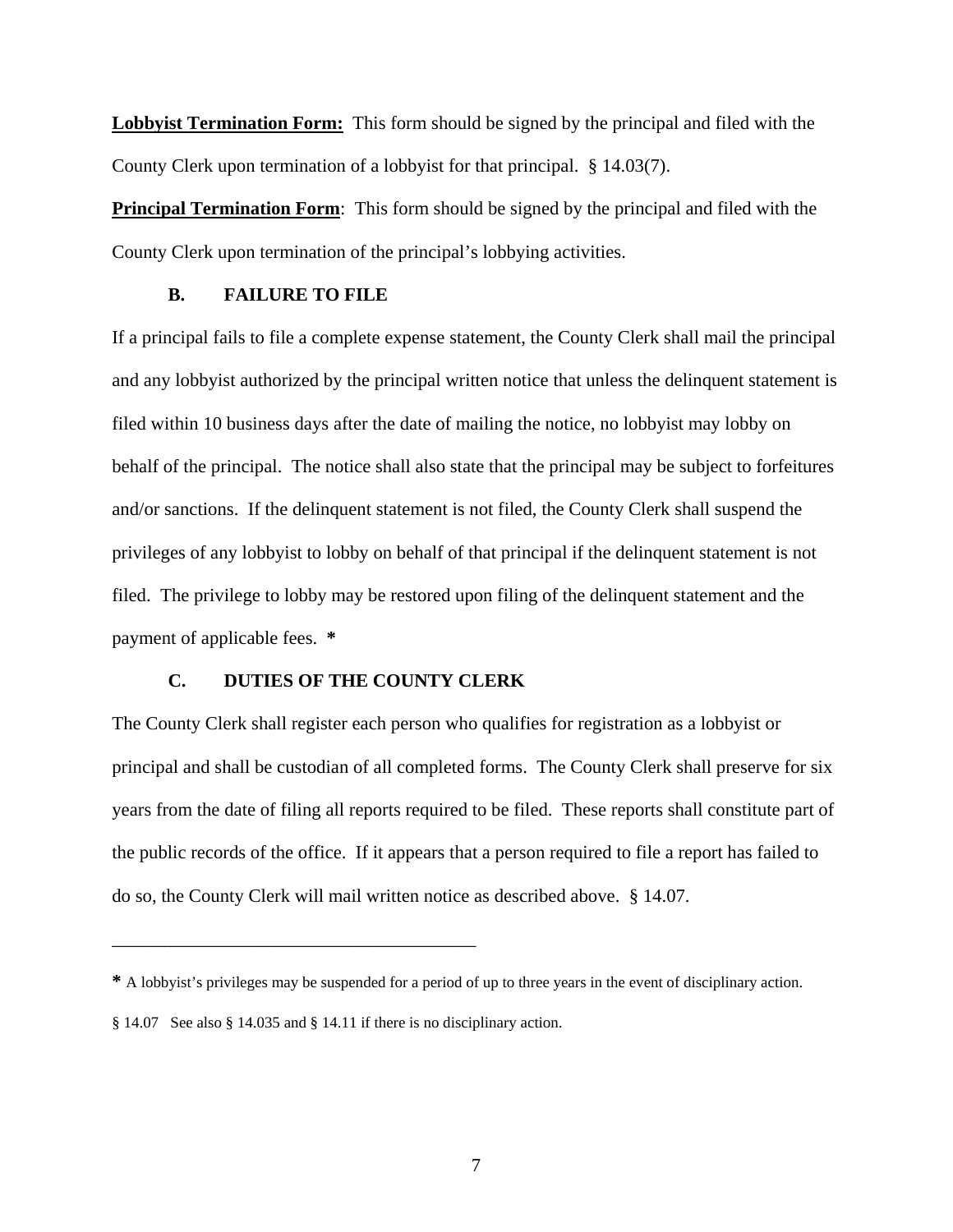A listing of registered lobbyists, principals and the matters to which their activities relate shall be forwarded on a quarterly basis to the County Executive, each member of the County Board and the County Board Chief Committee Clerk. § 14.07(2). The County Clerk shall also make available a manual prepared and published by the Ethics Board which prescribes the methods of registration and reporting. § 14.07(4).

### **IV. SUSPENSION, VIOLATIONS AND PENALTIES**

Any failure by a lobbyist or principal to fulfill the registration and reporting requirements within 10 days of written notification from the County Clerk may result in a suspension of lobbyist privileges. § 14.11(1).

If the County Clerk becomes aware that an individual has violated the lobbying ordinances, the County Clerk may refer the violation to the Ethics Board. § 14.07(7). The Ethics Board may require individuals who have violated the lobbying ordinances to pay a maximum \$1,000.00 forfeiture for each violation, and the Ethics Board may also suspend lobbyist privileges for the violator for a maximum of three years. § 14.11(2) and (3).

In addition, if the County Clerk becomes aware that any person has falsified information related to lobbyist registration or reporting, the County Clerk shall refer the person to the District Attorney for prosecution. §14.11(5).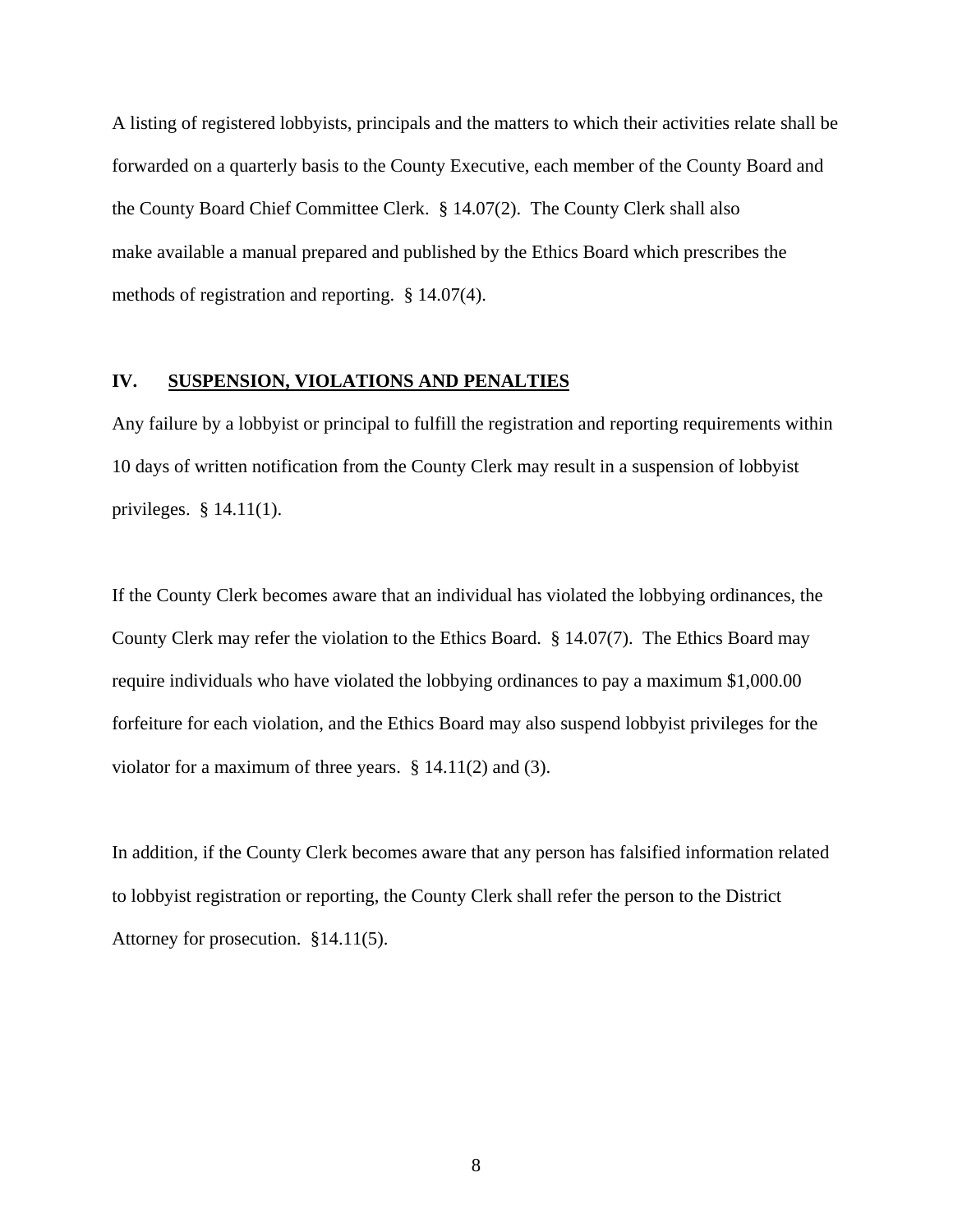### **V. FREQUENTLY ASKED QUESTIONS**

#### **General**

*Question: Is a person acting as a lobbyist if that person contacts the County Board Supervisor who represents the district in which the person resides to request that a certain action be taken?* 

Answer: No. The person is not acting as a lobbyist because the person is communicating with the County Board Supervisor who represents the district in which the person resides, regardless of whether the person is paid to make the contact or is making the contact on behalf of another person.

*Question: Is a person required to register as a lobbyist if the person meets separately with several county officials within a single reporting period to lobby on behalf of a principal, even though the meetings did not occur on more than three days in a reporting period?* 

Answer: No. A person is not required to register as a lobbyist until the accumulated time spent lobbying on behalf of the same principal is for more than three days within a single reporting period, regardless of the number or length of the meetings and the subject matter of the meetings.

*Question: How is the amount of time a lobbyist has spent engaged in lobbying determined if the lobbyist communicates with an official for only a few minutes, but waited for several hours before being heard?* 

Answer: Lobbying includes time spent in preparation for lobbying communications. This includes waiting time if the lobbyist is compensated for that time.

9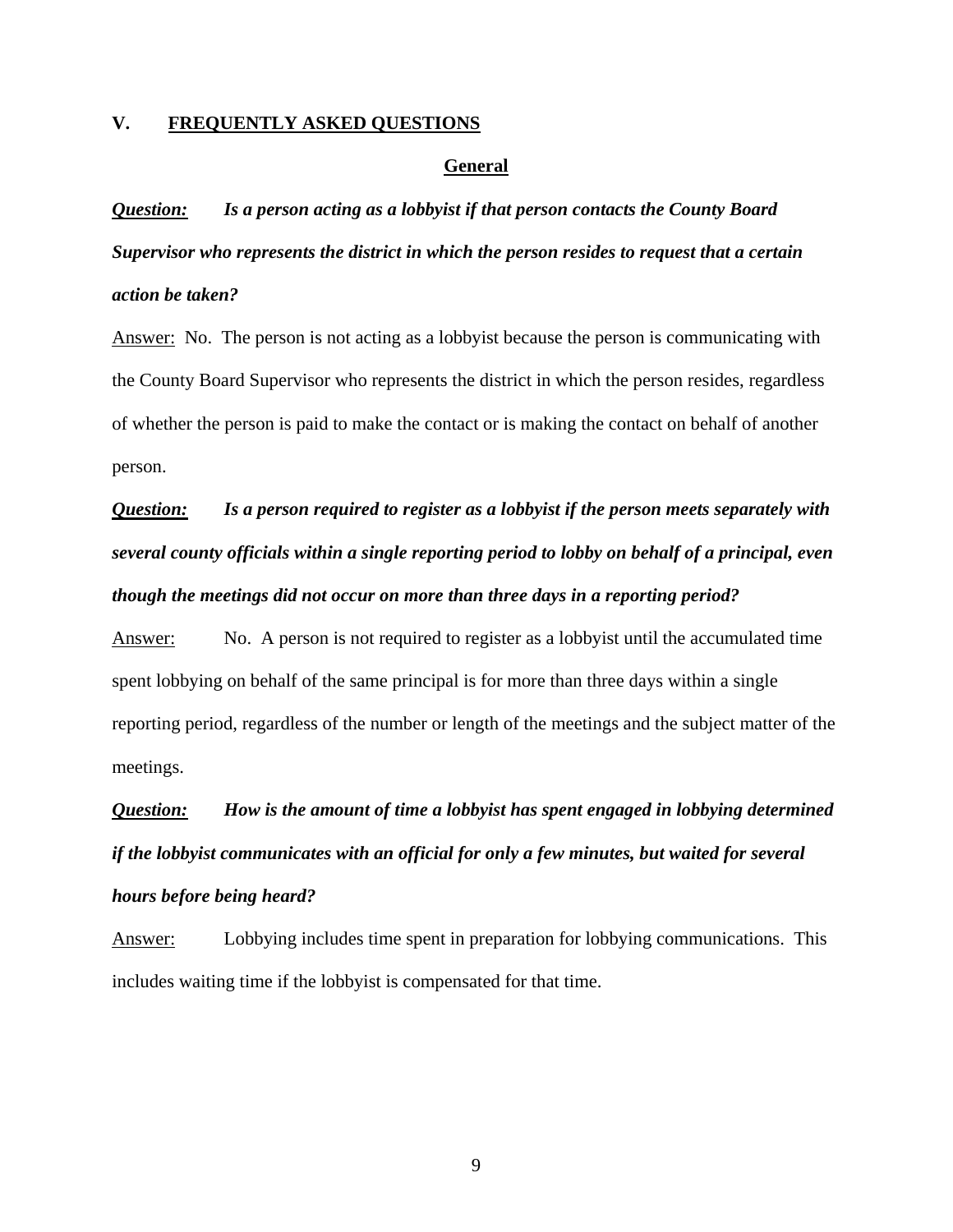### *Question: Is a letter or an email sent by a lobbyist to a county official a lobbying activity?*

Answer: Yes. If the letter or email from the lobbyist is intended to influence county action, then it is a lobbying activity. Any written communications in a day count as one day towards the three-day reporting requirement. For example, if a letter was sent to 19 supervisors in the same day, that would count as one day of lobbying. However, if that same letter was sent to the 19 supervisors, one each day for 19 days, that would count as 19 days of lobbying.

#### **Registration and Reporting**

*Question: If a person has been registered as a lobbyist and desires to engage in lobbying on behalf of another principal, does the person need to apply and pay an additional fee for registration to lobby on behalf of the second principal?* 

Answer: Yes. A lobbyist engaged in lobbying on behalf of multiple principals is required to be registered and pay a registration fee for each principal represented.

*Question: If the identity of the matter listed on the lobbyist registration form and the authorization for lobbyist form is modified or added to must the forms be altered to reflect the changes?* 

Answer: Yes. If the identity of a matter that a lobbyist is lobbying for on behalf of a principal is modified or added to during a reporting period the lobbyist registration form and the authorization for lobbyist form filed with the County Clerk must be altered to reflect the changes. It is necessary that these forms identify each and every matter that the lobbyist has lobbied on behalf of the principal during the reporting period. This may be accomplished by sending a letter to the County Clerk identifying the additional or modified matter.

*Question: If a registered principal incurs no expenses during a reporting period how is this to be reported to the county clerk?* 

10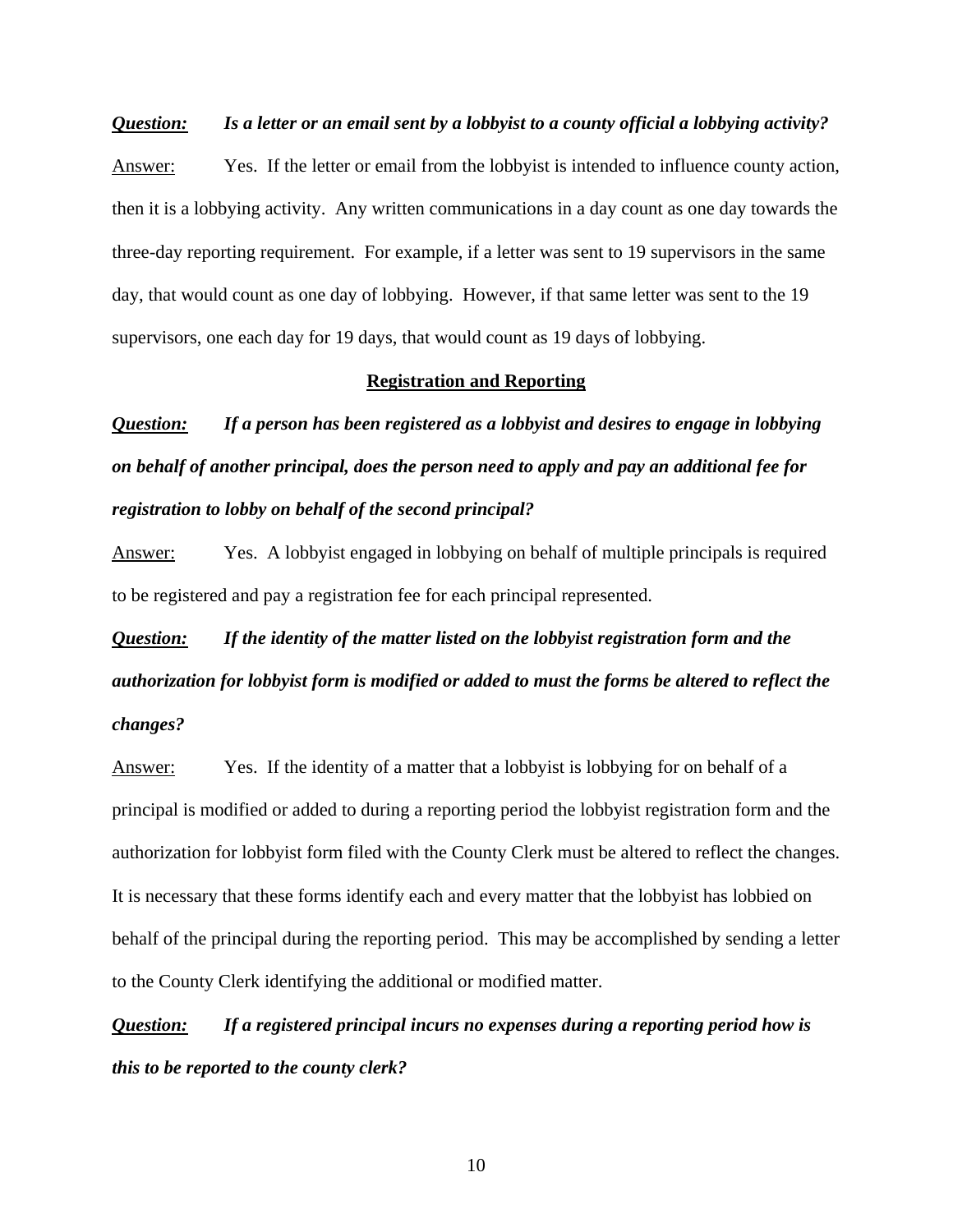Answer: If a registered principal incurs no lobbying expenses during a reporting period, the principal should file the form for principal expenses statement with expenditures less than \$1,000.00. On that form the principal should indicate that the aggregate total amount of lobbying expenditures was zero and then complete the verification before filing with the county clerk.

### **Private Businesses**

*Question: Is a person engaged in lobbying if that person is employed by a company and, as part of his or her employment duties, contacts county officials in an attempt to influence action?* 

Answer: Yes. The person is engaged in lobbying because the person is attempting to influence legislative or administrative action by communication with county officials. Because the person is employed by a principal and is engaged in lobbying on behalf of the principal, both the company and the person are required to register as a principal and lobbyist respectively, whenever the lobbying is for more than three days within a single reporting period.

### *Question: Is a person engaged in lobbying if the person in the previous question is the owner of the company and not in employee?*

Answer: Yes. The owner is a lobbyist because he or she is engaged in lobbying on behalf of a company which he or she owns. The owner is required to register as a lobbyist if he or she engages in lobbying for more than three days within a single reporting period. Also, the company is to be registered as a principal.

*Question: Is lobbyist registration required if the owner of a business or a member of an organization contacts the County Board Supervisor who represents the district in which the* 

11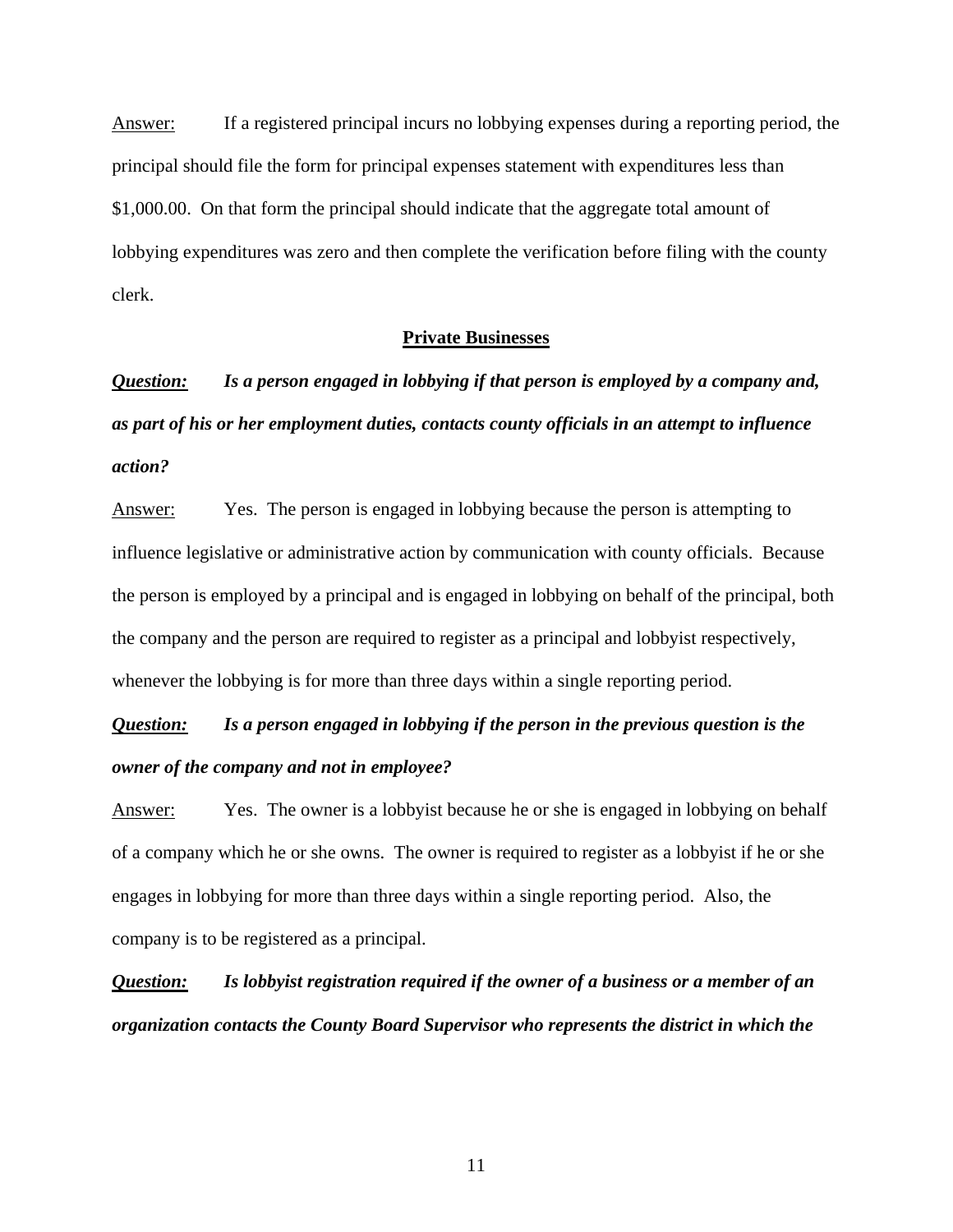### *business or organization is located to request that a certain action be taken, even though the owner or member resides in another supervisory district?*

Answer: No. A person communicating with the County Board Supervisor who represents the district in which the business or organization is located is not subject to the provisions of the lobbying ordinance. Because a person is defined under the lobbying ordinance to include any corporation, association, or partnership in addition to an individual, an owner of a business or member of an organization communicating with the County Board Supervisor who represents the district in which the business or organization is located is not subject to the provisions of the lobbying ordinance, regardless of where the owner or member resides.

### **Non-Profit/Community Organizations**

*Question: Is a person engaged in lobbying if that person, who is a member of the Board of Directors for a non-profit corporation and is not paid for his or her service on the board, contacts a member of the county board to solicit support for the allocation of grant funds to the corporation or appears on behalf of the corporation at a meeting of a county board committee to urge the approval of allocation of grant funds to the corporation?* 

Answer: No. The member of the Board of Directors is not required to register as a lobbyist because the member is not paid for his or her services on the board.

*Question: Is a person engaged in lobbying if that person, as a volunteer member or officer of a neighborhood organization or civic group, contacts members of a county board, commission or committee to request that a certain action be taken? Does the determination of a lobbyist depend on whether the person is reimbursed for actual expenses incurred while performing activities on behalf of the organization or group?*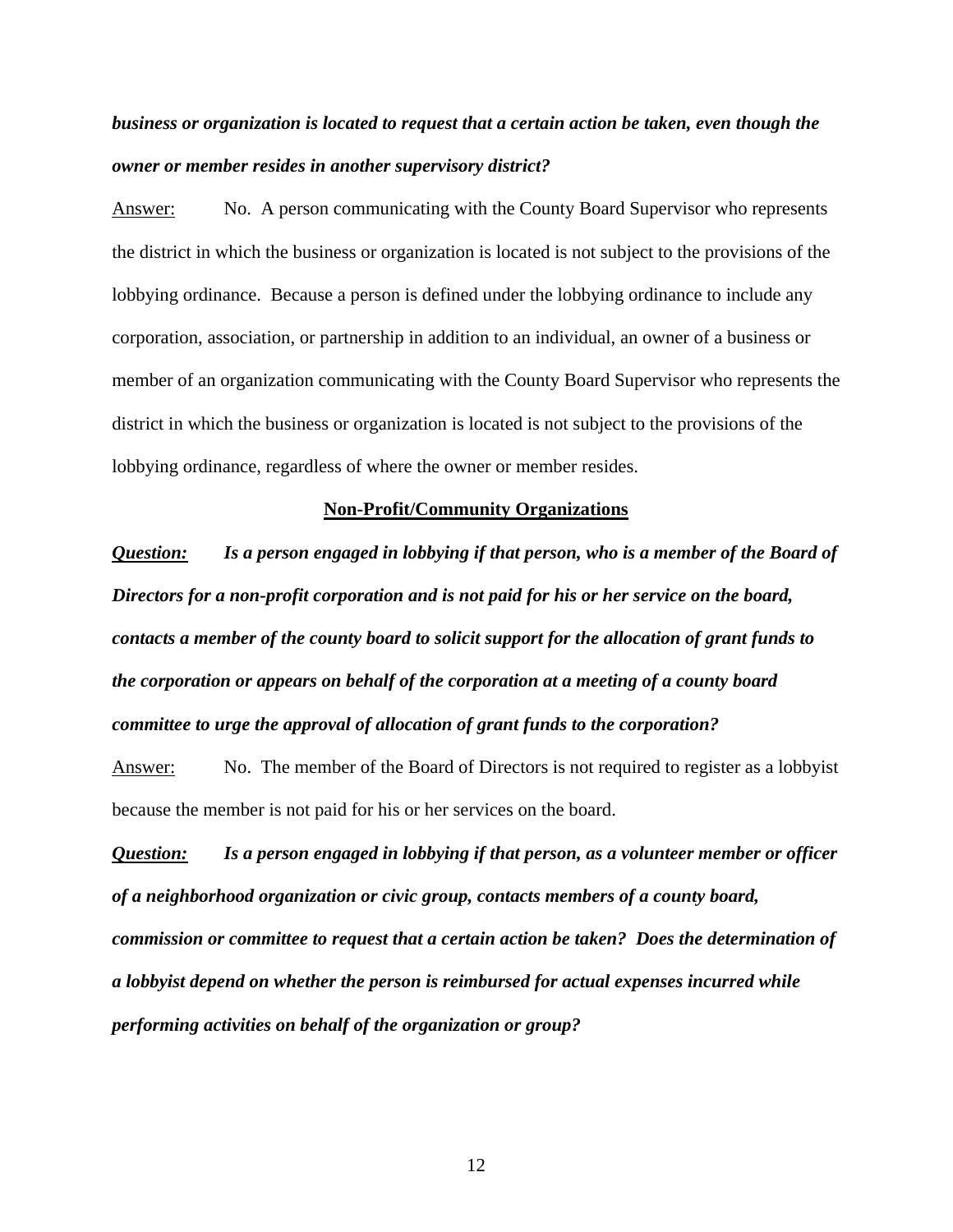Answer: No. A volunteer member or officer is not required to register as a lobbyist because he or she is not paid for his or her services to the organization or group. Reimbursement for actual expenses incurred while performing activities on behalf of the organization or group is not payment to the member or officer to engage in lobbying.

#### **Government Officials**

*Question: Is a person engaged in lobbying if that person is a local official and contacts a county official urging support for an inter-governmental cooperation agreement?* 

Answer: No. Local officials and their staff are exempt from the registration reporting requirements of the lobbying chapter.

#### **Government Contracts**

*Question: Is a person engaged in lobbying if that person is employed by a company that*  has a contract with the county, or intends to apply for a contract, and meets with a county *employee to obtain information about the contract?* 

Answer: No. A person who meets with a county employee is not engaged in lobbying if contact with the county employee is related to an action that is purely ministerial in nature and the person is not attempting to influence county action.

### *Question: Is a person engaged in lobbying if that person is a vendor who contacts a county official to promote a product or service?*

Answer: No. The person is not engaged in lobbying if the person is merely responding to a request for information from a county official, or is making an inquiry during a contract or bidding process.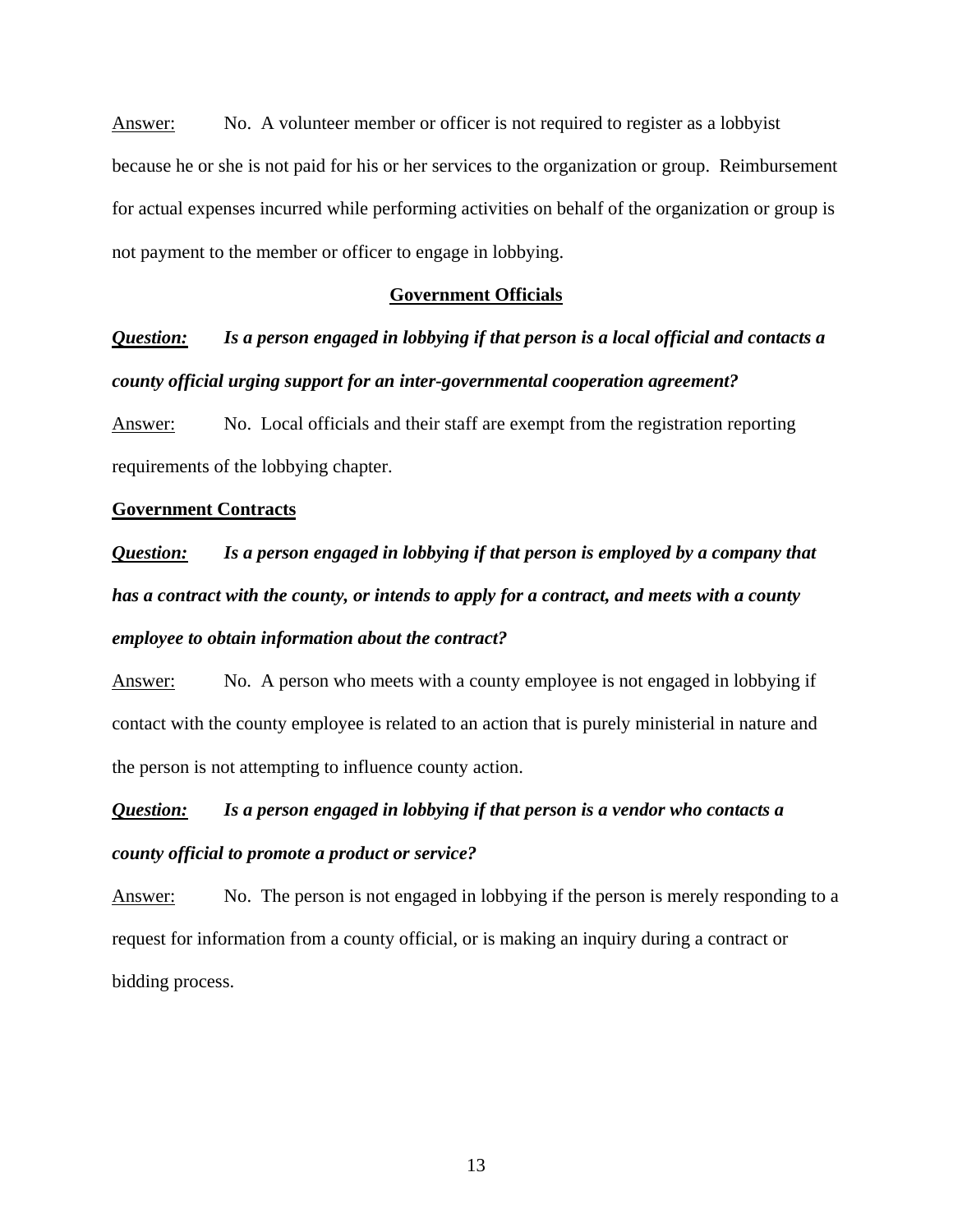### **Public Meetings**

## *Question: Does the appearance of a lobbyist before a public meeting or hearing of the county count as a lobbying activity?*

Answer: No, this type of appearance does not count towards the three days of lobbying activity before registration is required.

### **Campaign Contributions**

### *Question: Are lobbyists or principals restricted from contributing to the election campaign of county officials?*

Answer: No provisions have been established by the lobbying chapter which prohibit or restrict registrants from contributing to an election campaign of county officials. However, §  $9.05(2)(k)$  of the Milwaukee County Ethics Code prohibits a person with

a financial interest in the approval or denial of a contract or proposal being considered by a county department or with an agency funded and regulated by a county department from making a campaign contribution to any county elected official who has approval authority over that contract or proposal during its consideration.

### **APPENDIX A: DEFINITIONS**

Section 14.02 of the Milwaukee County lobbying ordinances provides the following definitions:

- (1) "*Administrative action*" shall mean the proposal, drafting, development, consideration or issuance of contracts, directives or recommendations by the county executive, department directors, or any county official.
- (2) "*County official*" shall mean any person in the service of the county and any member of a county board, commission, and/or committee whose position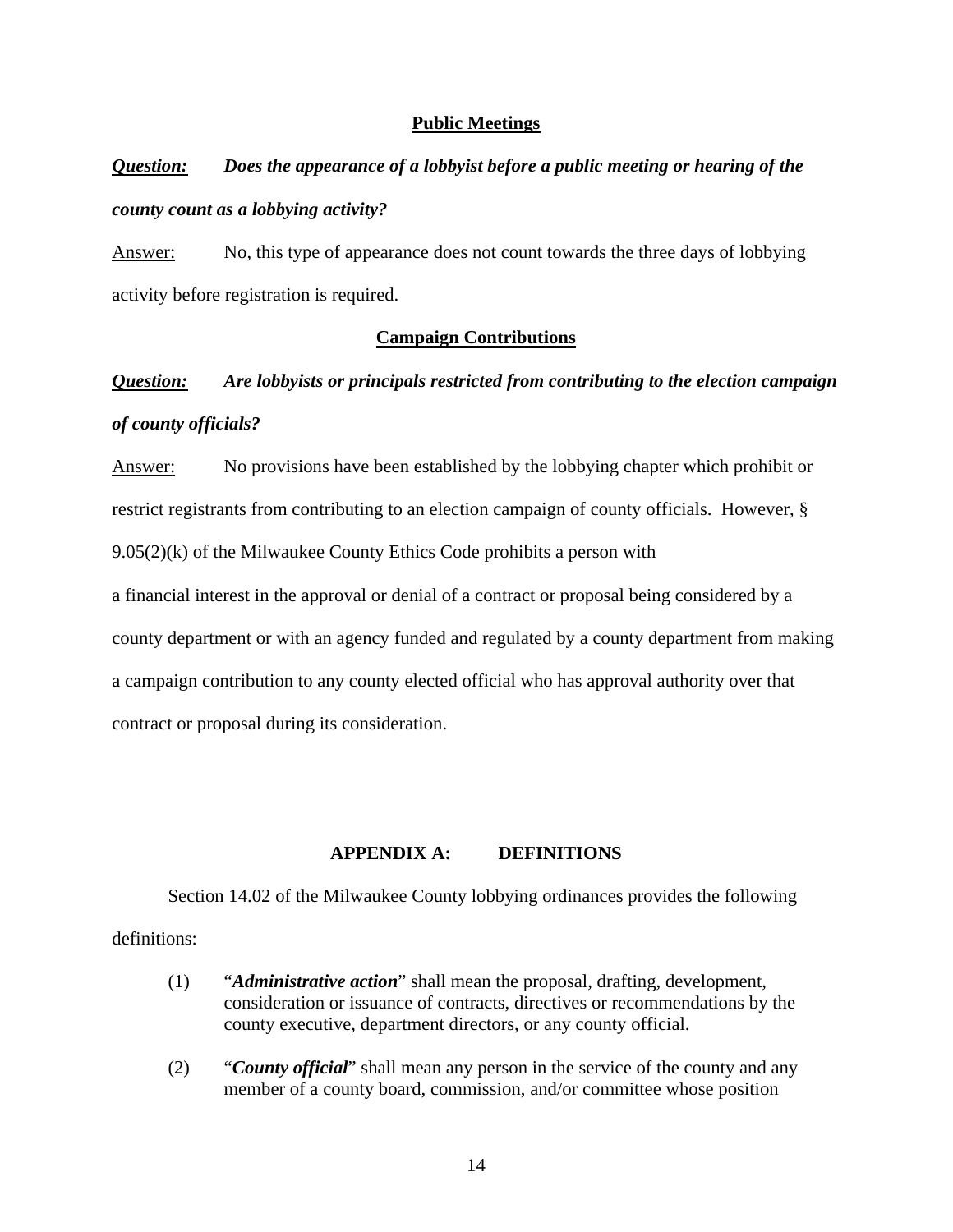requires the use of discretion in the formulation and rendering of legislative and/or administrative actions.

- (3) "*Legislative action*" means the development, drafting, introduction, consideration, modification, adoption, rejection, review, enactment, or defeat of any resolution, ordinance, amendment, report, nomination, or other matter by the county board, county board committee, subcommittee, joint or select committee thereof, or by a County Board Supervisor or employee of the county board acting in an official capacity. "Legislative action" also means the action of the county executive in approving or vetoing any resolution or ordinance or portion thereof, and the action of the County Executive or the director of any county department in the development of any matter or proposal for introduction to or consideration by the County Board of Supervisors.
- (4) "*Lobbying*" means the practice of attempting to influence legislative or administrative action by oral or written communication with any county official and includes time spent in preparation for such communication and appearances at public hearings or meetings.
- (5) "*Lobbying expenditure*" means an expenditure related to the performance of lobbying, whether received in the form of an advance or subsequent reimbursement. The term includes an expenditure for conducting research and/or for providing or using information, statistics, studies or analyses in communicating with an official that would not have been incurred but for lobbying.
- (6) "*Lobbyist*" means any person who is employed by a principal or who contracts for or receives economic consideration, other than reimbursement for actual expenses, from a principal and whose duties include lobbying on behalf of the principal. If an individual's duties on behalf of a principal are not limited exclusively to lobbying, the individual is a lobbyist only if he or she makes lobbying communications on more than three (3) days within a reporting period.
- (7) "*Local official*" means any person who holds elective office or has been elected to a local office but has not yet taken office, and every person who is employed by a county, city, town, village or school district who is not employed principally to influence legislative or administrative action. Local official does not include those who hold state or national office.
- (8) "*Person*" means any individual, corporation, association, firm, partnership, committee, club, organization, or groups of persons who are voluntarily acting in concert. "Person" shall also include recognized employee organizations, associations, and/or representatives.
- (9) "*Principal*" means any person who is represented by a lobbyist.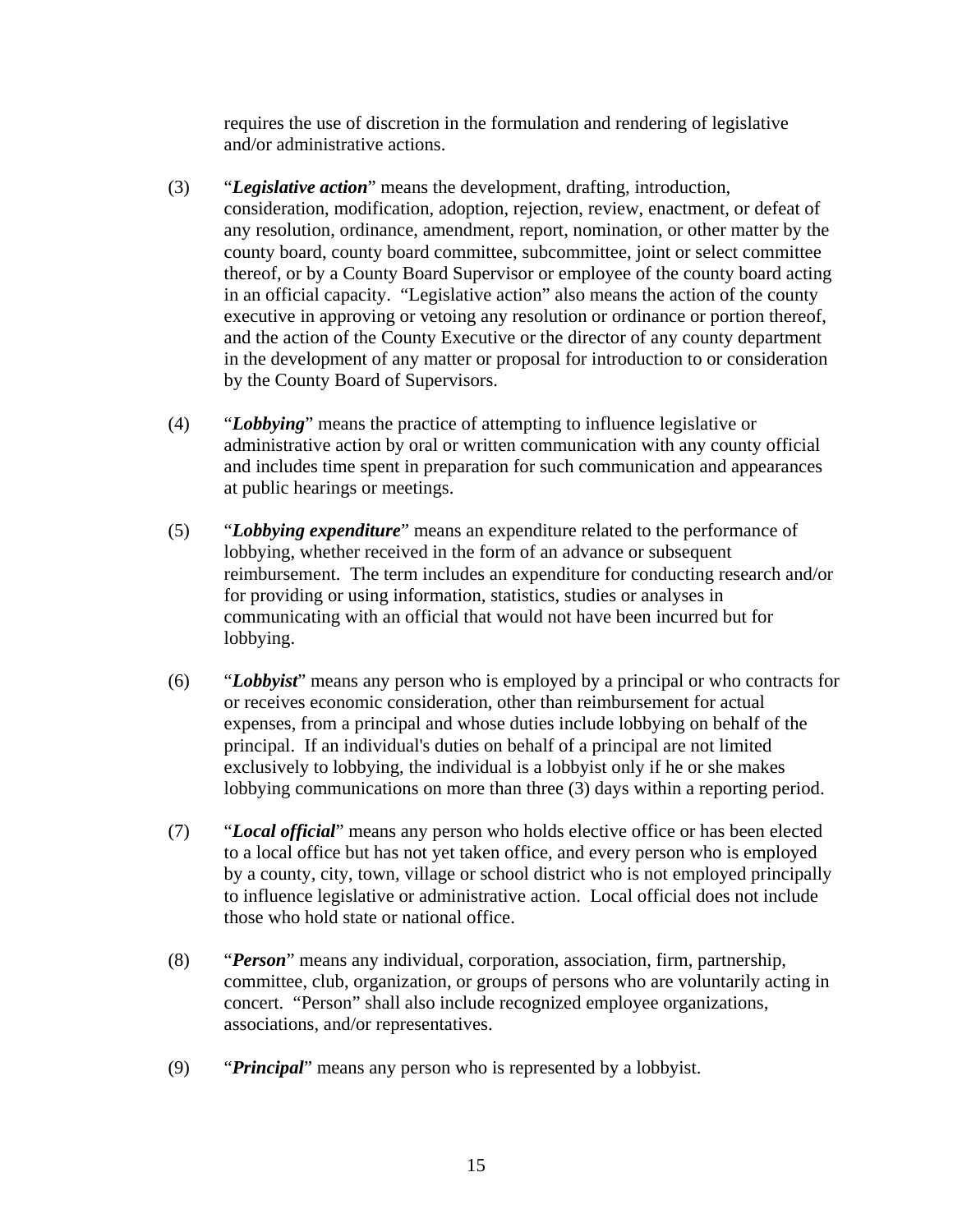(10) "*Reporting period*" means any six-month period beginning with January 1 and ending on June 30 or beginning with July 1 and ending on December 31.

**APPENDIX B : FORMS**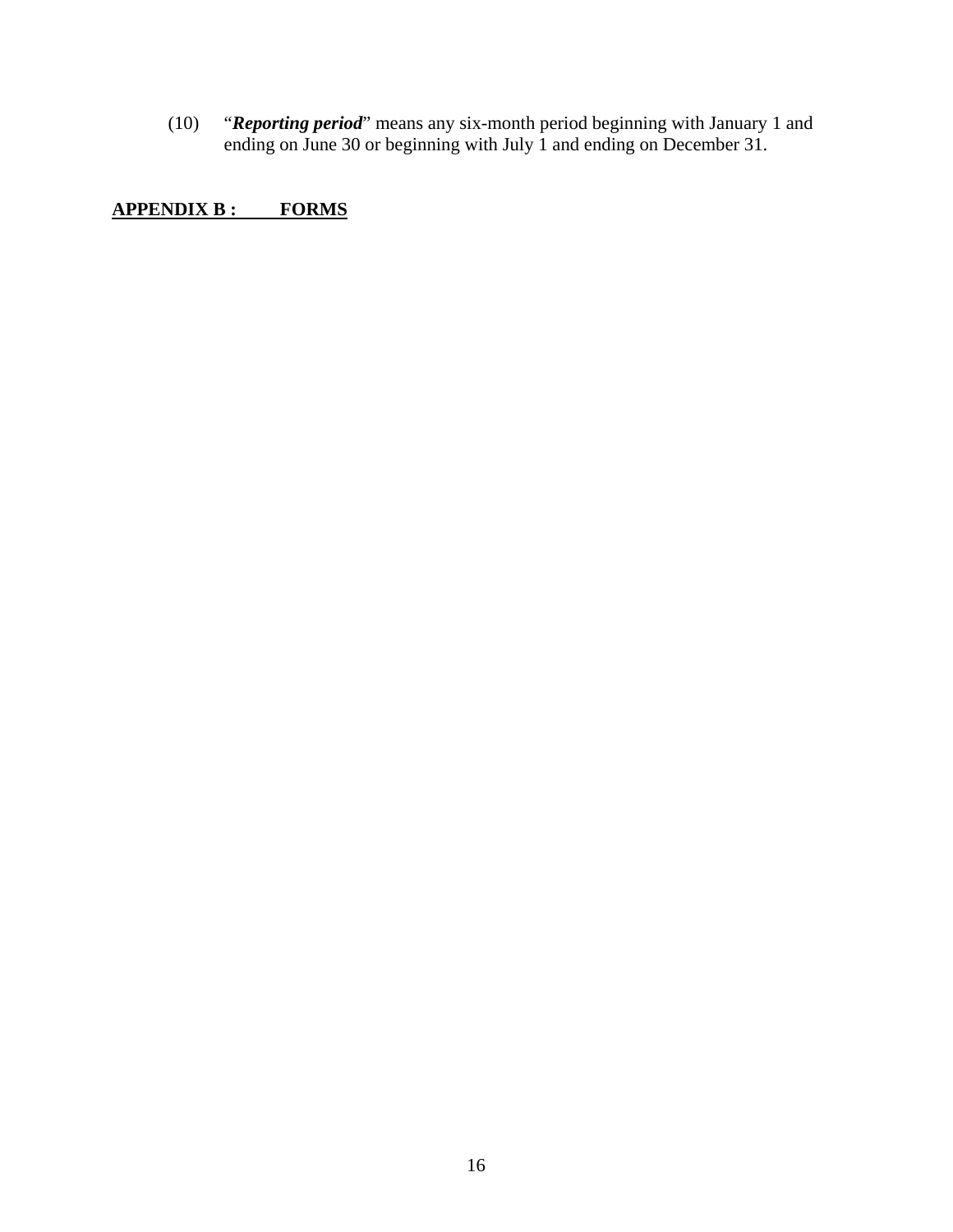



**Office of the Milwaukee County Clerk**  *JOSEPH J. CZARNEZKI • COUNTY CLERK* 

901 North Ninth Street, Room 105 Milwaukee, WI 53233 Telephone: (414) 278-4067 Email: CountyClerk@MilwCnty.com

### **PRINCIPAL EXPENSE STATEMENT**

Expenditures of Less than \$1,000

Lobbying regulations for this form are in Section 14.03(5) of the Milwaukee County Code of General Ordinances

| <b>Reporting Period</b> |  |
|-------------------------|--|
|                         |  |

January 1 through June 30, 20  $\quad$ . (Filing Deadline is July 31)

 $\Box$  July 1 through December 31, 20  $\Box$ . (Filing Deadline is January 31)

*Expense statement must be filed no later than 30 days after the reporting period as indicated above.* 

Principal's Name:

Contact Person: Title: 1998

Address (incl. City, State, Zip):

Telephone: and the state of the state of the Email Address:

**Expenditures** 

Total amount of lobbying expenditures made and obligations incurred for lobbying activities by the principal and all lobbyists for the principal:

\$

Provide here a detailed description of each subject area in which the principal attempted to influence legislative or administrative action during the reporting period.

**Verification** 

The undersigned, being duly sworn on oath, states that he/she has used all reasonable diligence in the preparation of this report, and to his/her knowledge it is true and complete.

| Signature                                                               | <b>Print Name</b> | Date |
|-------------------------------------------------------------------------|-------------------|------|
| Subscribed and sworn to before me this<br>day of $\qquad \qquad \qquad$ | <b>NOTARY</b>     |      |
| Signature<br>My commission expires $\frac{1}{\sqrt{1-\frac{1}{2}}}$     |                   |      |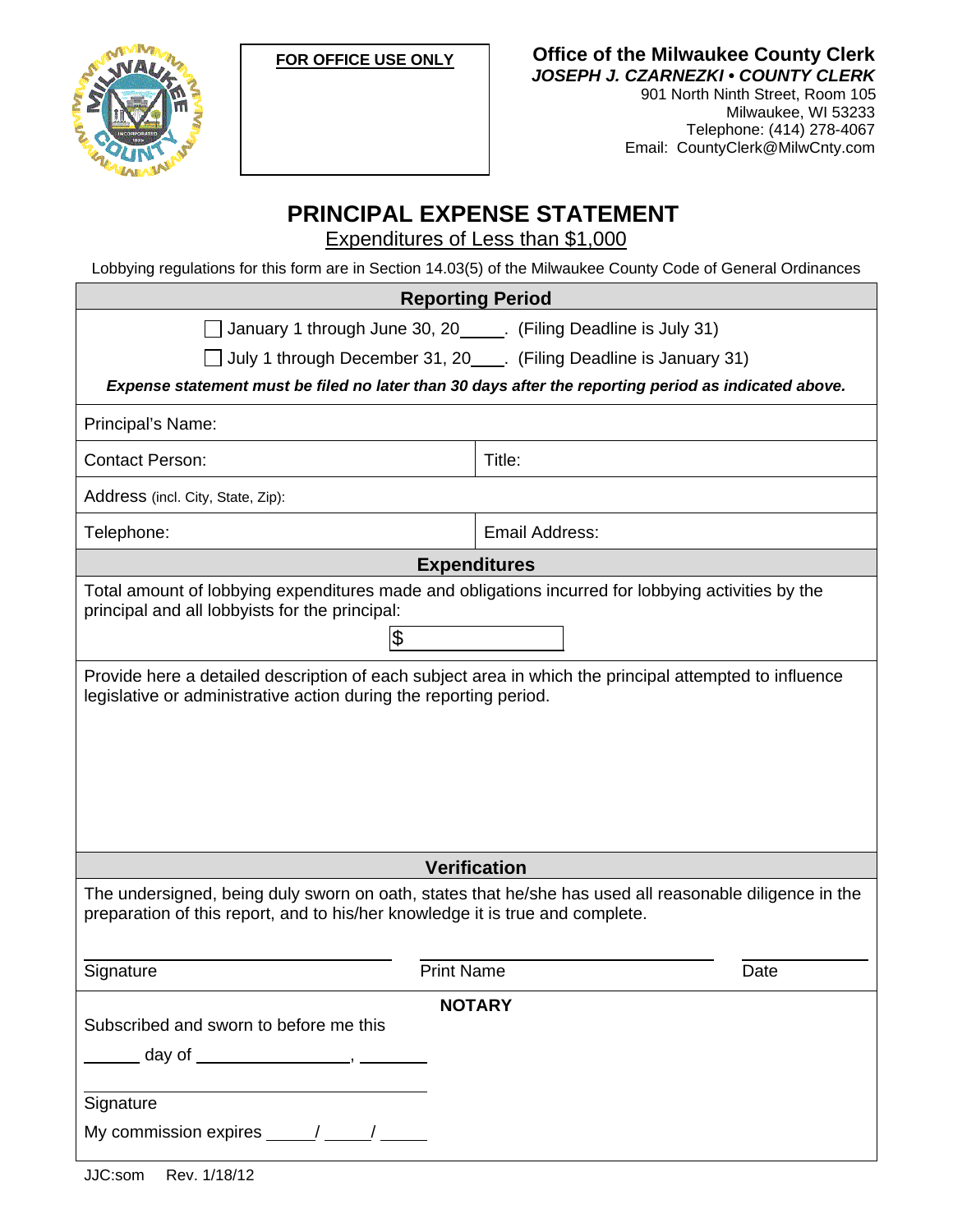



**Office of the Milwaukee County Clerk**  *JOSEPH J. CZARNEZKI • COUNTY CLERK*  901 North Ninth Street, Room 105

Milwaukee, WI 53233 Telephone: (414) 278-4067 Email: CountyClerk@MilwCnty.com

### **PRINCIPAL EXPENSE STATEMENT**

Expenditures of \$1,000 or More

Lobbying regulations for this form are in Section 14.03(5) of the Milwaukee County Code of General Ordinances

| <b>Reporting Period</b>                                                                                                                                                                                                                                                                                                                                                                                                                                                 |                                                                                                                             |                                  |
|-------------------------------------------------------------------------------------------------------------------------------------------------------------------------------------------------------------------------------------------------------------------------------------------------------------------------------------------------------------------------------------------------------------------------------------------------------------------------|-----------------------------------------------------------------------------------------------------------------------------|----------------------------------|
| January 1 through June 30, 20_____. (Filing Deadline is July 31)                                                                                                                                                                                                                                                                                                                                                                                                        |                                                                                                                             |                                  |
| July 1 through December 31, 20____. (Filing Deadline is January 31)                                                                                                                                                                                                                                                                                                                                                                                                     |                                                                                                                             |                                  |
| Expense statement must be filed no later than 30 days after the reporting period as indicated above.                                                                                                                                                                                                                                                                                                                                                                    |                                                                                                                             |                                  |
| Principal's Name:                                                                                                                                                                                                                                                                                                                                                                                                                                                       |                                                                                                                             |                                  |
| <b>Contact Person:</b>                                                                                                                                                                                                                                                                                                                                                                                                                                                  | Title:                                                                                                                      |                                  |
| Address (incl. City, State, Zip):                                                                                                                                                                                                                                                                                                                                                                                                                                       |                                                                                                                             |                                  |
| Telephone:                                                                                                                                                                                                                                                                                                                                                                                                                                                              | Email Address:                                                                                                              |                                  |
| <b>Expenditures</b>                                                                                                                                                                                                                                                                                                                                                                                                                                                     |                                                                                                                             |                                  |
| Total amount of lobbying expenditures made and obligations incurred for lobbying activities by<br>the principal and all lobbyists for the principal*:                                                                                                                                                                                                                                                                                                                   |                                                                                                                             |                                  |
| \$                                                                                                                                                                                                                                                                                                                                                                                                                                                                      |                                                                                                                             |                                  |
| If the lobbyist is an employee, officer, or director of a principal and the lobbyist is paid a salary<br>or given consideration other than reimbursement of expenses, list the aggregate total amount<br>of lobbying expenditures made or obligations incurred by the principal for office space, utilities,<br>supplies, and compensation of employees who were utilized in preparing for lobbying<br>communications. Do not include expenditures provide above.<br>\$ |                                                                                                                             |                                  |
| Provide a detailed description in the table below of each subject area in which the principal attempted<br>to influence legislative or administrative action during the reporting period.                                                                                                                                                                                                                                                                               |                                                                                                                             |                                  |
| <b>Activity Conducted</b><br><b>Date Activity</b><br>or County Officer<br>or Lobbying<br>Lobbied<br><b>Occurred</b>                                                                                                                                                                                                                                                                                                                                                     | <b>Identity of Specific</b><br>Amount of<br>Legislative or<br><b>Time Spent</b><br><b>Administrative Action</b><br>Lobbying | <b>Resources</b><br><b>Spent</b> |
| Please attach a sheet with any additional disclosures.                                                                                                                                                                                                                                                                                                                                                                                                                  |                                                                                                                             |                                  |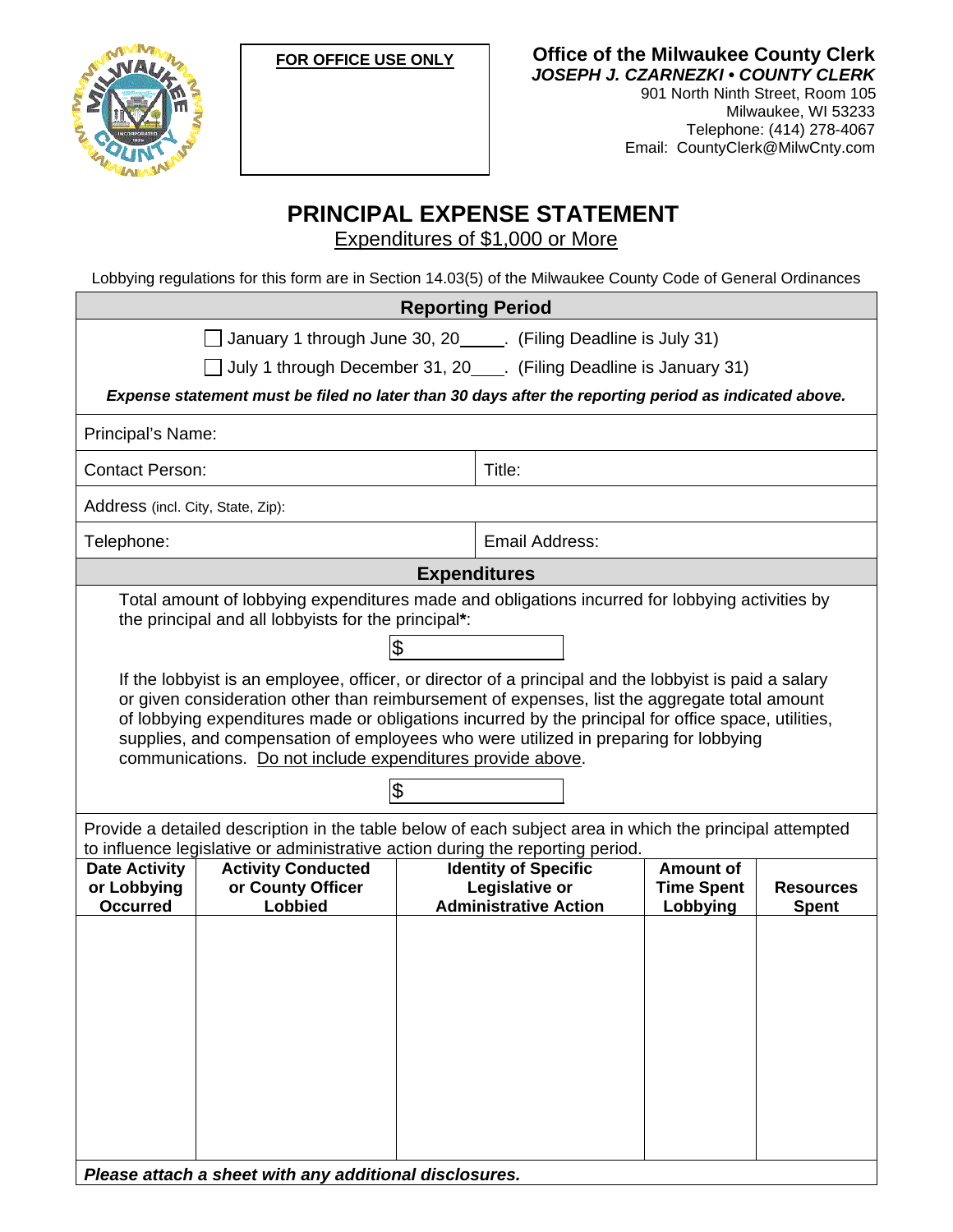| Provide the name in the table below of any County official or candidate for elective County office to |
|-------------------------------------------------------------------------------------------------------|
| which the principal provided reimbursement authorized under Section 9.15(2)(a) of the Milwaukee       |
| Code of General Ordinances.                                                                           |

| Code of General Ordinances.                                                                                                                                                             |                                                                                                                                                                                                                                                                                                                                                                                                                                                                                                                                                                           |               |                   |
|-----------------------------------------------------------------------------------------------------------------------------------------------------------------------------------------|---------------------------------------------------------------------------------------------------------------------------------------------------------------------------------------------------------------------------------------------------------------------------------------------------------------------------------------------------------------------------------------------------------------------------------------------------------------------------------------------------------------------------------------------------------------------------|---------------|-------------------|
| Name of                                                                                                                                                                                 | <b>Matter</b>                                                                                                                                                                                                                                                                                                                                                                                                                                                                                                                                                             | Date of       | <b>Amount</b>     |
| <b>County Official</b>                                                                                                                                                                  | <b>Reimbursed</b>                                                                                                                                                                                                                                                                                                                                                                                                                                                                                                                                                         | <b>Matter</b> | <b>Reimbursed</b> |
|                                                                                                                                                                                         |                                                                                                                                                                                                                                                                                                                                                                                                                                                                                                                                                                           |               |                   |
|                                                                                                                                                                                         |                                                                                                                                                                                                                                                                                                                                                                                                                                                                                                                                                                           |               |                   |
|                                                                                                                                                                                         | Please attach a sheet with any additional disclosures.                                                                                                                                                                                                                                                                                                                                                                                                                                                                                                                    |               |                   |
|                                                                                                                                                                                         | The lobbyist shall provide to his/her principal the information that the principal determines is needed to<br>prepare this expense statement. The principal shall file a copy of the information with this statement,<br>and the copy shall be signed by the lobbyist under the penalty for making false statements.                                                                                                                                                                                                                                                      |               |                   |
|                                                                                                                                                                                         | <b>Verification</b>                                                                                                                                                                                                                                                                                                                                                                                                                                                                                                                                                       |               |                   |
| The undersigned, being duly sworn on oath, states that he/she has used all reasonable diligence in the<br>preparation of this report, and to his/her knowledge it is true and complete. |                                                                                                                                                                                                                                                                                                                                                                                                                                                                                                                                                                           |               |                   |
| Signature                                                                                                                                                                               | <b>Print Name</b>                                                                                                                                                                                                                                                                                                                                                                                                                                                                                                                                                         |               | Date              |
|                                                                                                                                                                                         | <b>NOTARY</b>                                                                                                                                                                                                                                                                                                                                                                                                                                                                                                                                                             |               |                   |
| Subscribed and sworn to before me this<br>_____ day of __________________, _______<br>Signature<br>My commission expires $\frac{\gamma}{\gamma}$ / $\frac{\gamma}{\gamma}$              |                                                                                                                                                                                                                                                                                                                                                                                                                                                                                                                                                                           |               |                   |
| * Lobbying expenditures made and obligations incurred for lobbying shall include:                                                                                                       |                                                                                                                                                                                                                                                                                                                                                                                                                                                                                                                                                                           |               |                   |
| lobbying or expenses;<br>legislative or administrative action.                                                                                                                          | • pro rata compensation to lobbyist(s) and to the principal or officers or employees of the principal for<br>• expenditures and obligations incurred in preparing for lobbying;<br>a reasonable estimate of lobbying expenditures and obligations incurred for conducting, compiling,<br>or preparing research, information, statistics, studies, or analyses in lobbying;<br>• lobbying expenditures and obligations incurred for paid advertising and any other activities<br>conducted for the purpose of urging members of the general public to attempt to influence |               |                   |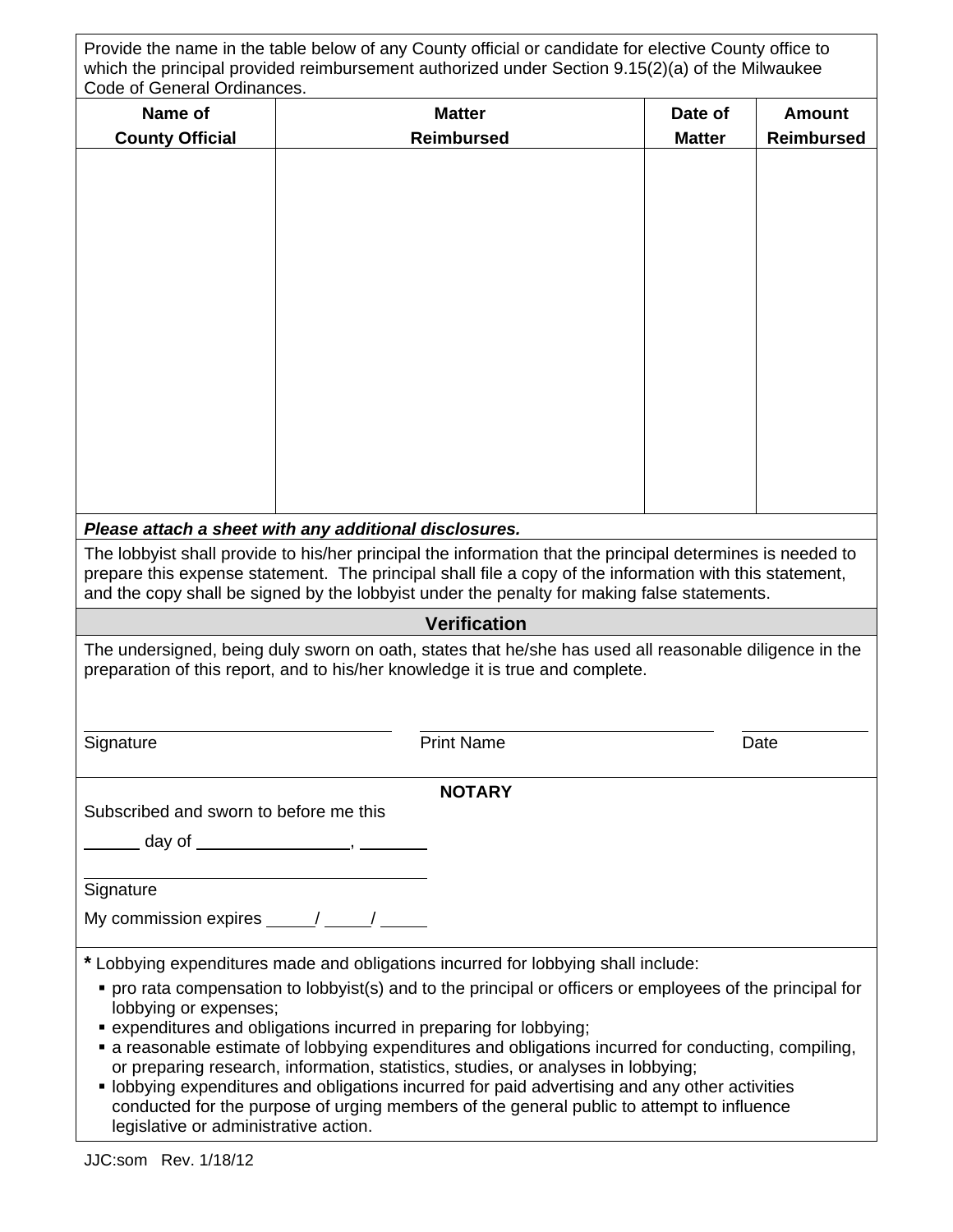



**Office of the Milwaukee County Clerk**  *JOSEPH J. CZARNEZKI • COUNTY CLERK*  901 North Ninth Street, Room 105 Milwaukee, WI 53233 Telephone: (414) 278-4067 Email: CountyClerk@MilwCnty.com

## **Lobbyist Termination**

Lobbying regulations for this form are in Section 14.03(7) of the Milwaukee County Code of General Ordinances

Lobbyist Name: has been terminated as a lobbyist for

Principal:

Address

Name

City City Code State State City Code

I certify that the above lobbyist's engagement or employment for the above principal has been terminated. I further certify that I am authorized to sign this document on behalf of the principal.\*

| Signature         | Date         |  |
|-------------------|--------------|--|
| <b>Print Name</b> | <b>Title</b> |  |
| Telephone         | Email        |  |

\*Only the original signature of those individuals listed as authorized to sign documents on behalf of the principal will be accepted.

Please submit in person or by mail. No faxed, copied, or emailed forms will be accepted.

### **The termination is effective upon receipt of this signed form by the County Clerk.**

JJC:som Rev. 1/18/12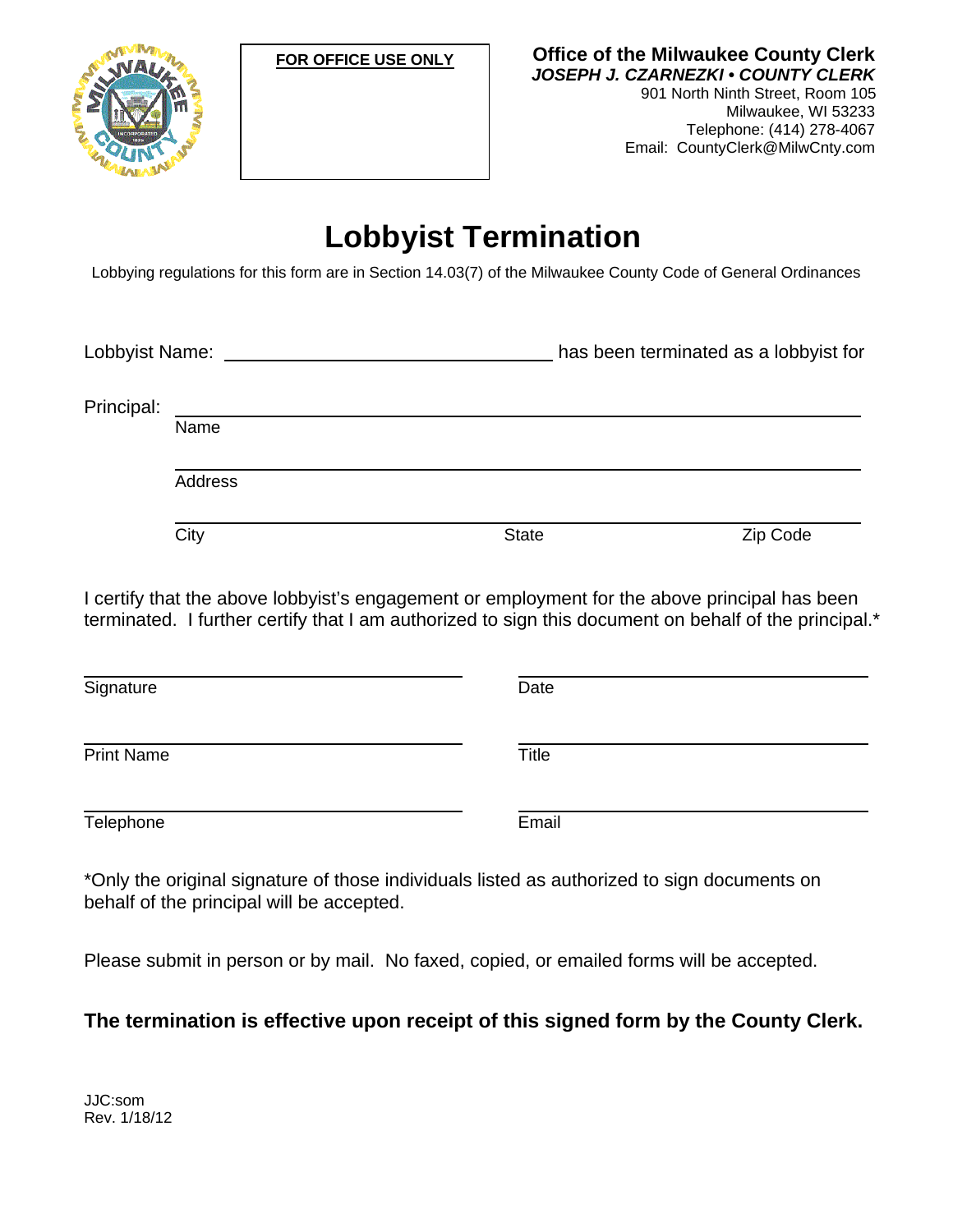



**Office of the Milwaukee County Clerk**  *JOSEPH J. CZARNEZKI • COUNTY CLERK* 

901 North Ninth Street, Room 105 Milwaukee, WI 53233 Telephone: (414) 278-4067 Email: CountyClerk@MilwCnty.com

### **LOBBYIST REGISTRATION**

Lobbying regulations for this form are in Section 14.03(1) of the Milwaukee County Code of General Ordinances

| <b>Lobbyist Information</b>       |                              |  |
|-----------------------------------|------------------------------|--|
| Name:                             | Occupation:                  |  |
| Employer:                         |                              |  |
| Address (incl. City, State, Zip): |                              |  |
| Telephone:                        | <b>Email Address:</b>        |  |
|                                   | <b>Principal Information</b> |  |
| Name:                             |                              |  |
| Type of Business:                 |                              |  |
| Address (incl. City, State, Zip): |                              |  |
| Telephone:                        | <b>Email Address:</b>        |  |
| <b>Contact Person:</b>            |                              |  |
| Address (incl. City, State, Zip): |                              |  |
| Telephone:                        | <b>Email Address:</b>        |  |
| <b>Subject Matter</b>             |                              |  |
|                                   |                              |  |
|                                   |                              |  |
|                                   |                              |  |
|                                   |                              |  |
|                                   |                              |  |

I understand that Chapter 14 of the Milwaukee County Code of General Ordinances governs lobbying activity.

Signature of Lobbyist **Date** 

| <b>FOR OFFICE USE ONLY</b> |            |           |
|----------------------------|------------|-----------|
| <b>FEE: \$125</b>          | Date Paid: | Initials: |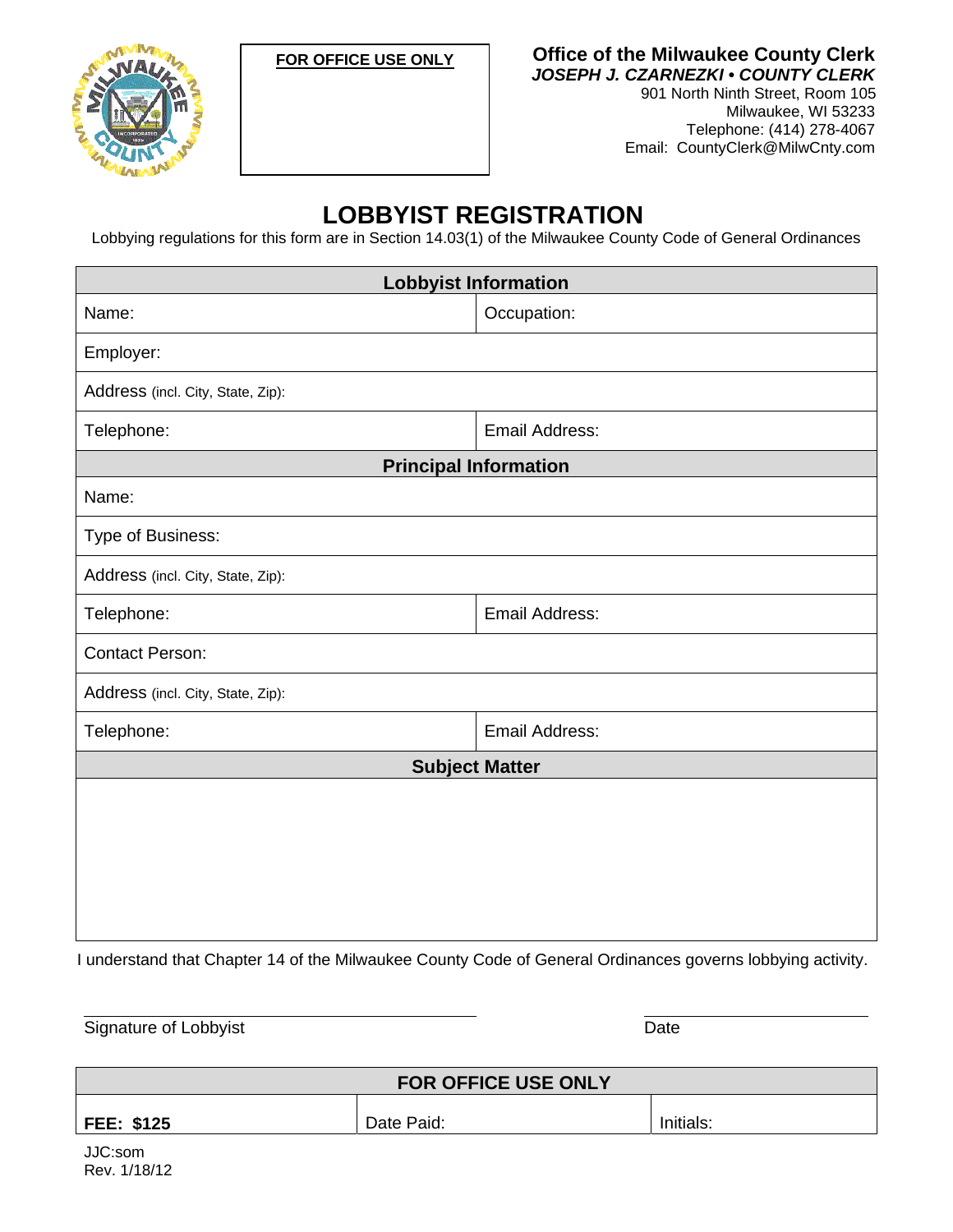**FOR OFFICE USE ONLY**



**Office of the Milwaukee County Clerk**  *JOSEPH J. CZARNEZKI • COUNTY CLERK* 

901 North Ninth Street, Room 105 Milwaukee, WI 53233 Telephone: (414) 278-4067 Email: CountyClerk@MilwCnty.com

## **AUTHORIZATION FOR LOBBYIST**

*A Signed Authorization Must Accompany All Lobbyist Registrations* 

Lobbying regulations for this form are in Section 14.03(4)(b) of the Milwaukee County Code of General Ordinances

| <b>Lobbyist Information</b>                                    |                                   |  |
|----------------------------------------------------------------|-----------------------------------|--|
| Name:                                                          | Occupation:                       |  |
| Employer:                                                      |                                   |  |
| Address (incl. City, State, Zip):                              |                                   |  |
|                                                                | <b>Principal Information</b>      |  |
| Name:                                                          |                                   |  |
| Type of Business:                                              |                                   |  |
| Address (incl. City, State, Zip):                              |                                   |  |
| Telephone:                                                     | Email Address:                    |  |
|                                                                | <b>Subject Matter</b>             |  |
|                                                                |                                   |  |
|                                                                |                                   |  |
|                                                                |                                   |  |
|                                                                |                                   |  |
|                                                                |                                   |  |
| I do hereby authorize _<br>Name of Lobbyist                    | to represent<br>Name of Principal |  |
| in lobbying Milwaukee County Officials on the above matters(s) |                                   |  |
| Signature of Principal/Authorized Signer                       | Date                              |  |

| <b>FOR OFFICE USE ONLY</b> |            |           |  |
|----------------------------|------------|-----------|--|
| <b>FEE: \$125</b>          | Date Paid: | Initials: |  |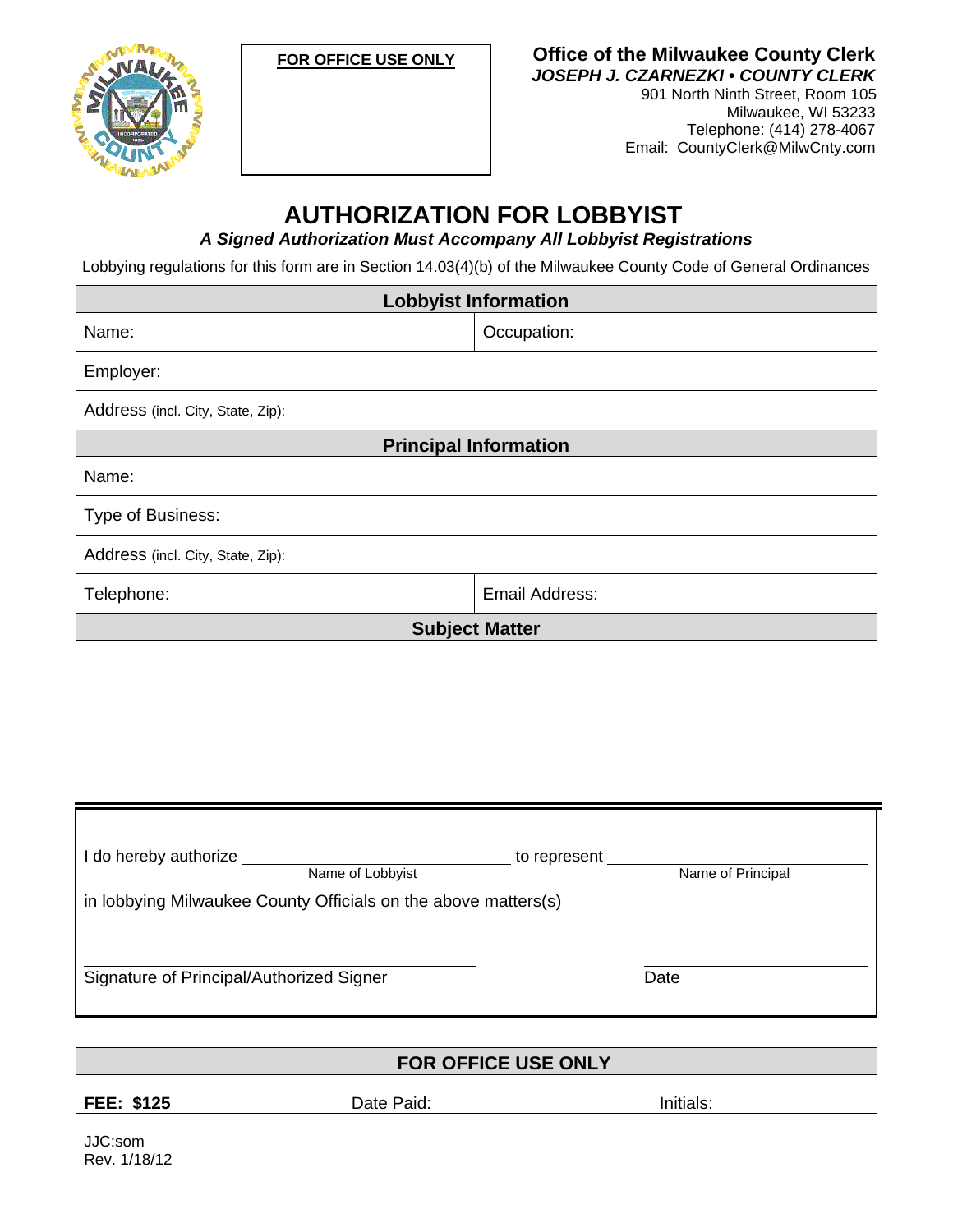

**FOR OFFICE USE ONLY Office of the Milwaukee County Clerk**  *JOSEPH J. CZARNEZKI • COUNTY CLERK*  901 North Ninth Street, Room 105

Milwaukee, WI 53233 Telephone: (414) 278-4067 Email: CountyClerk@MilwCnty.com

### **PRINCIPAL REGISTRATION**

*"Authorization for Lobbyist" and "Lobbyist Registration" forms must accompany this form.*  Lobbying regulations for this form are in Section 14.03(3) of the Milwaukee County Code of General Ordinances

| <b>Principal Information</b><br>Any Person or Organization Represented by a Lobbyist |                       |
|--------------------------------------------------------------------------------------|-----------------------|
|                                                                                      |                       |
| Name:                                                                                |                       |
| Type of Business:                                                                    |                       |
| Address (incl. City, State, Zip):                                                    |                       |
| Telephone:                                                                           | Email Address:        |
| Contact Person/<br>Authorized Signer:                                                | Title:                |
| Address (incl. City, State, Zip):                                                    |                       |
| Telephone:                                                                           | Email Address:        |
|                                                                                      | <b>Subject Matter</b> |
|                                                                                      |                       |
|                                                                                      |                       |
|                                                                                      |                       |
|                                                                                      |                       |
|                                                                                      |                       |
|                                                                                      |                       |

I understand that Chapter 14 of the Milwaukee County Code of General Ordinances governs lobbying activity.

Signature of Principal/Authorized Signer Date

| <b>FOR OFFICE USE ONLY</b>                   |  |  |  |  |
|----------------------------------------------|--|--|--|--|
| <b>FEE: \$125</b><br>Initials:<br>Date Paid: |  |  |  |  |